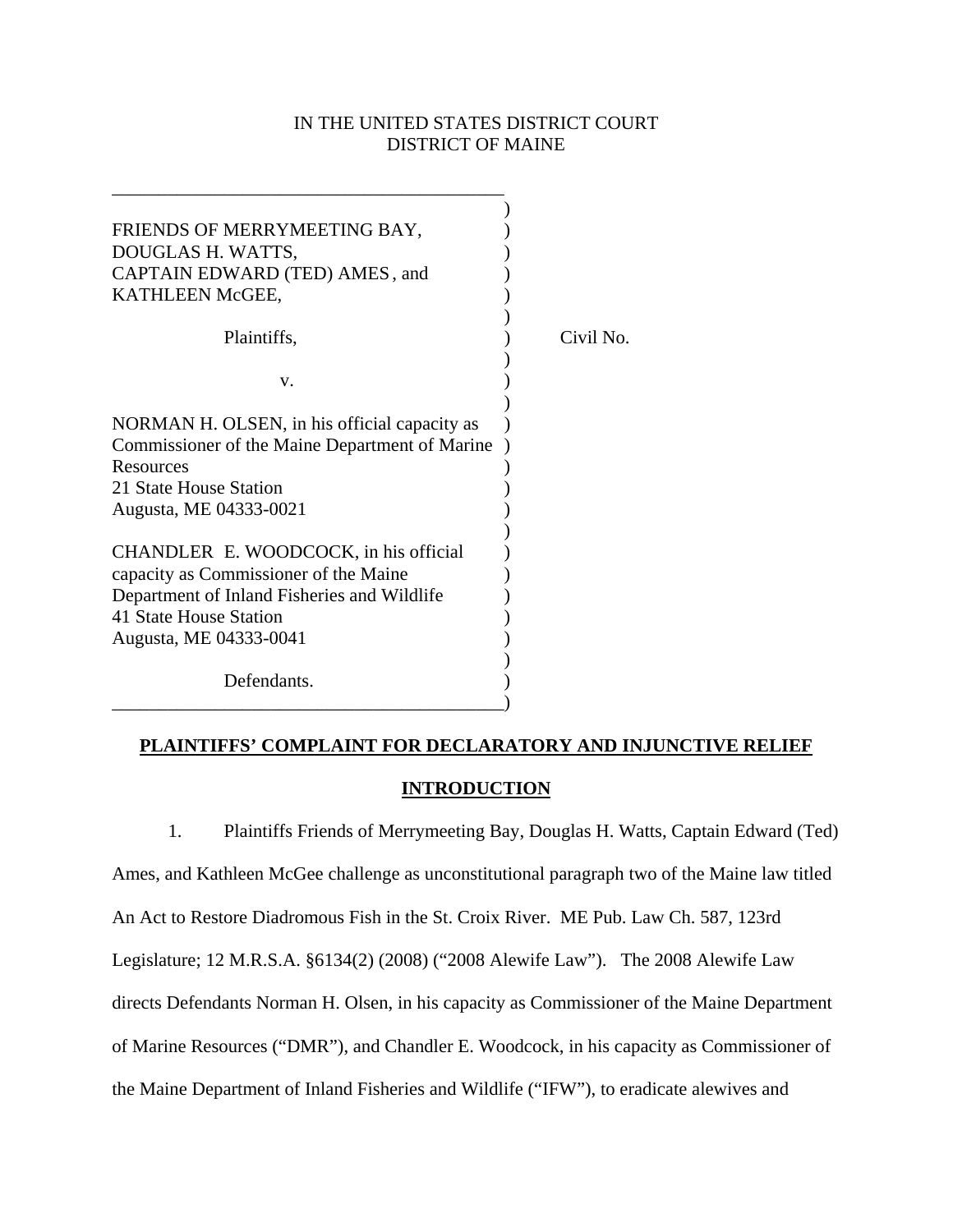blueback herring (collectively, "alewives") from their historic spawning and nursery habitat in the St. Croix River basin in Maine. Under the Supremacy Clause of United States Constitution, the 2008 Alewife Law is preempted by the Federal Water Pollution Control Act ("Clean Water Act" or "CWA"). The actions by Defendants to implement the 2008 Maine law are, therefore, also unlawful.

 2. Alewives are ecologically, economically, historically, and culturally important to the St. Croix River basin and the entire Gulf of Maine ecosystem. The St. Croix River once produced the largest population of alewives in New England. Today, however, only a small fraction of that former population is found in a short section of the St. Croix River. Alewives play a keystone role in the river and coastal ocean ecosystem, serving as food for many other species of fish, marine mammals, and birds. They are fished for by commercial and recreational fishermen, and are valuable to fisherman and related coastal economies as bait for lobster and recreational fishermen, and as forage for commercially valuable species like cod, halibut, and tuna.

 3. Although the title of the 2008 Alewife Law suggests its purpose is to restore diadromous fish (fish that travel between salt and fresh water), by its terms the 2008 Alewife Law requires the opposite. Paragraph two of the law directs the DMR and IFW Commissioners to "ensure that the fishway on the Grand Falls Dam is configured or operated in a manner that prevents the passage of alewives." As a result of the 2008 Alewife Law, alewives are blocked from approximately 98 percent of their natural spawning and nursery habitat in the St. Croix River watershed. By blocking alewives from so much of their natural habitat, the Law has dramatically reduced alewife populations.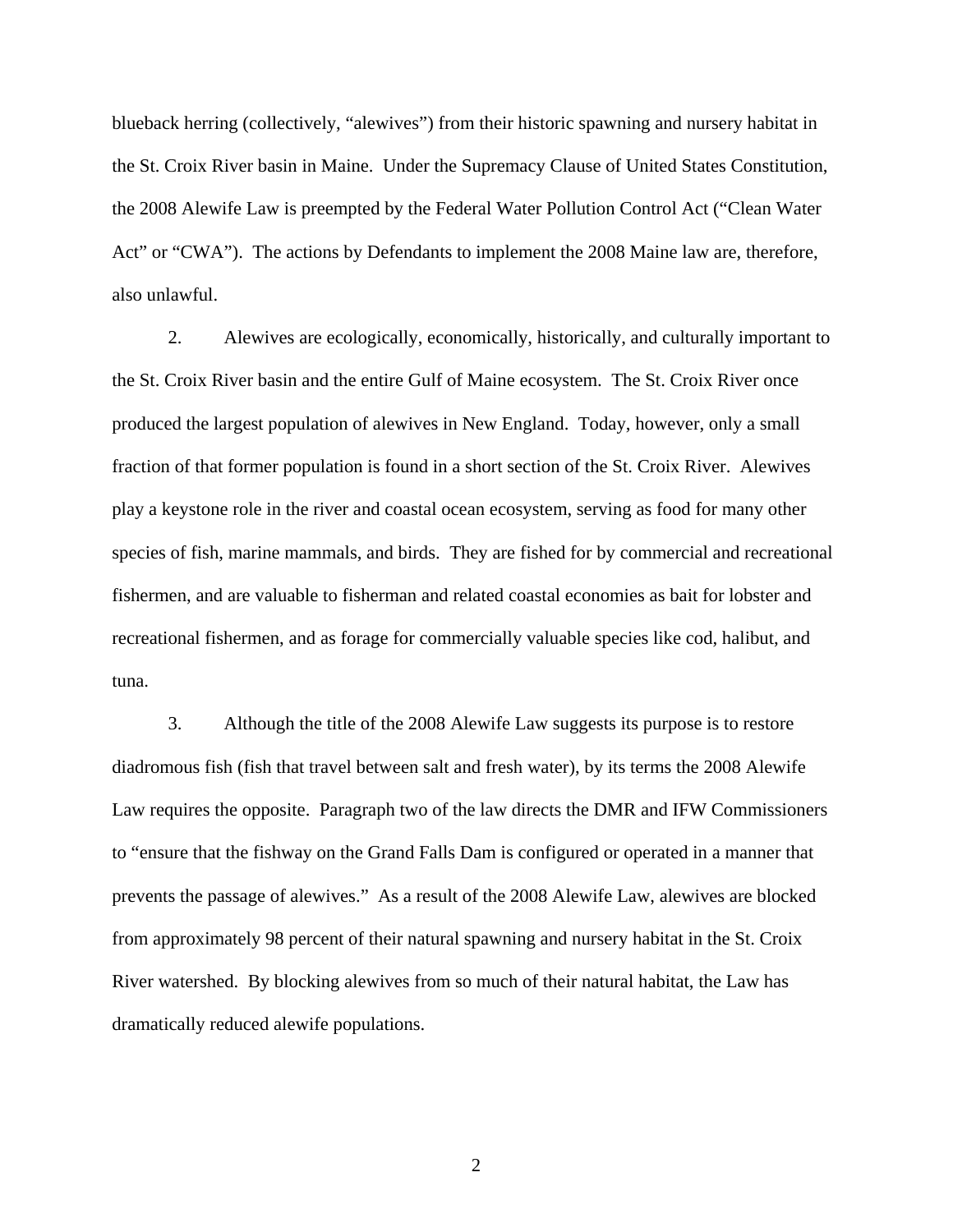4. But for the change included in paragraph two of the 2008 Alewife law, Maine's water quality standards for the St. Croix River basin require alewives and their habitat to be protected. The 2008 Alewife Law downgraded the water quality standards for the St. Croix River basin by extirpating alewives from their natural habitat in nearly the entire St. Croix River basin.

5. The CWA and U.S. Environmental Protection Agency ("EPA") regulations implementing the CWA set forth a detailed set of substantive and procedural requirements for states to follow in establishing and revising water quality standards. Enactment of paragraph two of the 2008 Alewife Law resulted in a change in Maine's water quality standards for the St. Croix River basin that is preempted by these federal statutory and regulatory provisions and violates the Supremacy Clause of the United States Constitution.

6. Plaintiffs are a Maine conservation group and three Maine residents who use the St. Croix River and coastal Gulf of Maine waters, rely upon abundant and sustainable populations of alewives, and who are harmed when the St. Croix River fails to meet or exceed Maine's lawfully established water quality standards, including the standards that provide for the continued presence of indigenous alewife populations throughout their historic freshwater and saltwater range. Plaintiffs seek: (1) a declaration that paragraph two of the 2008 Alewife Law is pre-empted by the CWA and is unconstitutional under the Supremacy Clause, and (2) an injunction prohibiting the responsible State officials from implementing this provision of the Law.

## **JURISDICTION AND VENUE**

7. Plaintiffs bring this case under the Supremacy Clause of the United States Constitution, U.S. CONST. art. VI, cl. 2.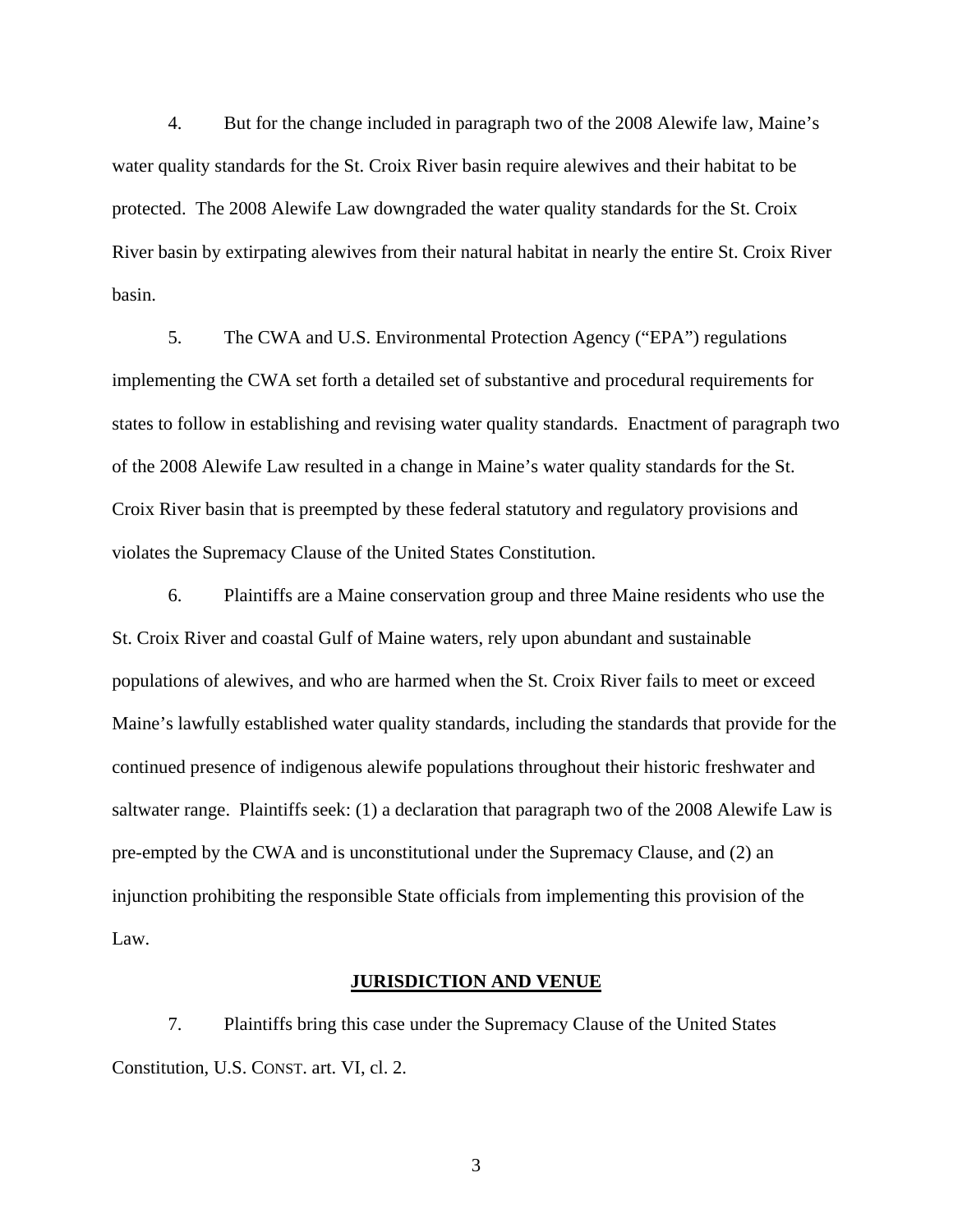8. This Court has jurisdiction over this action pursuant to 28 U.S.C. § 1331 (federal question jurisdiction), which grants the district courts "original jurisdiction of all civil actions arising under the Constitution, laws, or treaties of the United States." A federal question exists in this case because Plaintiffs claim that paragraph two of the 2008 Alewife Law is preempted by the CWA and EPA's implementing regulations, and thus violates the Supremacy Clause of the U.S. Constitution.

9. Venue lies in the District of Maine pursuant to 28 U.S.C. § 1391(b)(2) because a substantial part of the events giving rise to this action occurred in this District.

## **DESCRIPTION OF THE PARTIES**

 10. Plaintiff Friends of Merrymeeting Bay ("FOMB") is a non-profit Maine corporation with over 400 members. FOMB undertakes research, advocacy, land conservation, education, and litigation activities in order to preserve the ecological, aesthetic, historical, recreational, and commercial values of Merrymeeting Bay, its watershed, and the Gulf of Maine (the part of the Northwest Atlantic Ocean where Merrymeeting Bay is located). FOMB has members who live near, own property near, and recreate on and near Merrymeeting Bay and the rivers that flow into the Bay. Among other activities, FOMB members kayak and canoe, recreationally fish, hike, photograph, and observe aquatic life and wildlife in and around Merrymeeting Bay and its watershed. FOMB members receive economic value from Merrymeeting Bay through, among other activities, commercial fishing and guiding. FOMB members are interested in maintaining the natural biodiversity of the Merrymeeting Bay watershed and the Gulf of Maine. FOMB has long recognized the important connections between Maine's rivers and the Gulf of Maine. FOMB's Healthy Rivers, Healthy Gulf Program is devoted to educating the public and policy makers about these connections.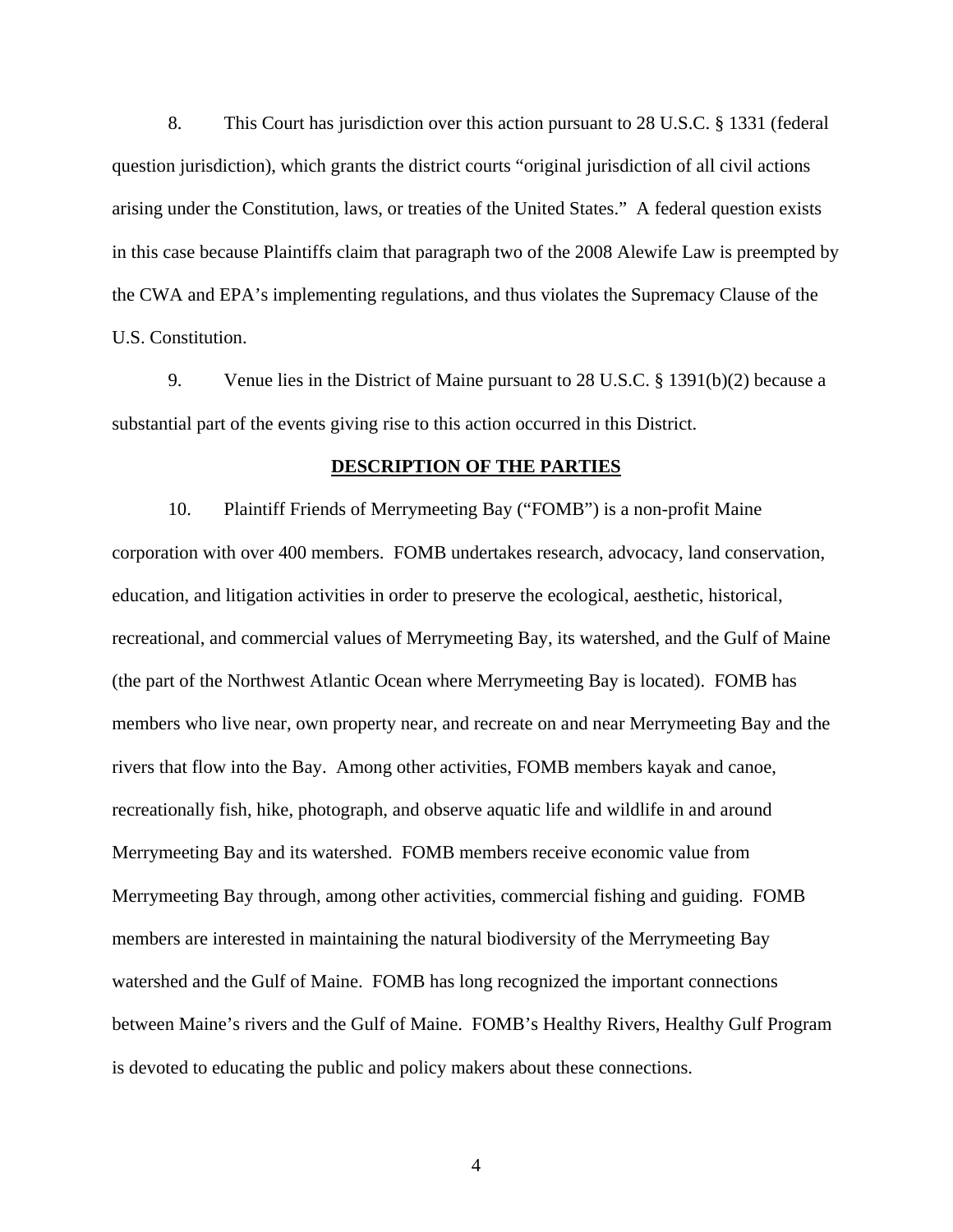11. The 2008 Alewife Law harms the natural biodiversity of Merrymeeting Bay and its watershed. Alewives are prey for many fish species, birds, and other animals in the Merrymeeting Bay watershed. Removal of the significantly productive alewife spawning and nursery habitat in the St. Croix River by the 2008 Alewife Law harms those species because there is less prey available. FOMB members' enjoyment of canoeing, kayaking, recreational fishing photographing, and nature observing are diminished because of this decrease in the natural biodiversity. The Merrymeeting Bay populations of some species that feed on alewives, such as striped bass and endangered Atlantic salmon, are extremely low. Their recovery is hindered by the reduction of alewives due to the 2008 Alewife Law. If the populations of these species were to recover in the Bay, economic opportunities for FOMB members would increase because they would be able to guide more trips on the Bay and commercially fish for more species in the Bay.

12. FOMB members also travel specifically to the St. Croix River to carry out their work, kayak and canoe, recreationally fish, hike, photograph, and observe aquatic life and wildlife, and have advocated to reopen alewife passage at Grand Falls dam, but to no avail. Unless the relief sought in this Complaint is granted and the 2008 Alewife Law is invalidated, the 2008 Alewife Law will continue to adversely FOMB members' interests, as described above.

 13. Plaintiff Douglas H. Watts lives in Augusta, Maine. Mr. Watts is a professional photographer who specializes in photographing native fish and wildlife in Maine and New England, including alewives. His work, including photographs of alewives, is displayed in museums, appears in periodicals and on websites, and is used by federal and state fish and wildlife agencies and non-governmental conservation organizations. An example of an alewife photograph taken by Mr. Watts can be seen at the United States Fish and Wildlife Service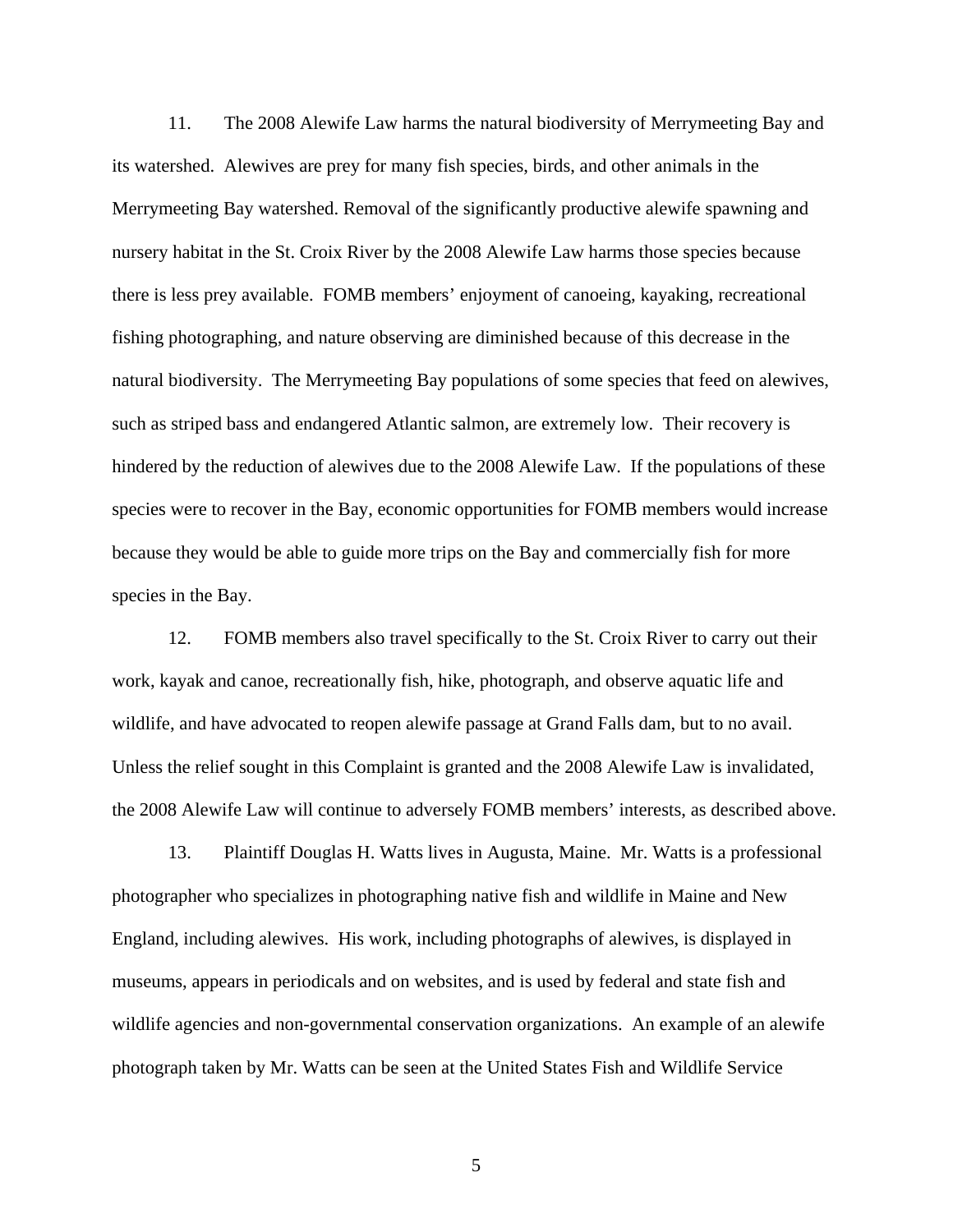website page on Maine alewives, at

http://www.fws.gov/GOMCP/pdfs/alewife%20fact%20sheet.pdf. Mr. Watts uses special equipment to photograph and video fish, including alewives, underwater. Mr. Watts wants to photograph alewives in the St. Croix watershed above Grand Falls dam, but cannot because their access to the watershed is blocked at the dam. As a result, his ability to pursue his profession is harmed. If the 2008 Alewife Law was invalidated and alewives were allowed to migrate past Grand Falls dam, Mr. Watts would photograph alewives in the St. Croix watershed upstream of the dam.

14. Mr. Watts is also an outdoors writer who has written about alewives for the popular press. In addition, he has authored a research paper using previously unknown historic documents related to alewives on the Saint Croix River, Historic Documents Related to the Anadromous Fisheries of the St. Croix River, Maine and Canada (Maine Rivers 2005), which has been incorporated into a larger work, A Documentary History of the Alewife in Maine and New England (Watts 2011, in press).

15. Mr. Watts has fished for native lake-dwelling Atlantic salmon in the Saint Croix River watershed above Grand Falls dam, at Grand Lake Stream below the outlet of West Grand Lake. However, he now considers that area to be in a sadly unnatural state due to the eradication of alewives, and is not interested in fishing there. Mr. Watts would return to fish in the St. Croix River watershed above Grand Falls dam if the 2008 Alewife Law were invalidated and alewives were allowed to migrate past Grand Falls dam.

 16. Plaintiff Captain Edward (Ted) Ames is a commercial fisherman, scientist, and scholar from Stonington, Maine, where he has lived for more than 20 years. He is a founding board member and is a senior advisor to the Penobscot East Resource Center, a non-profit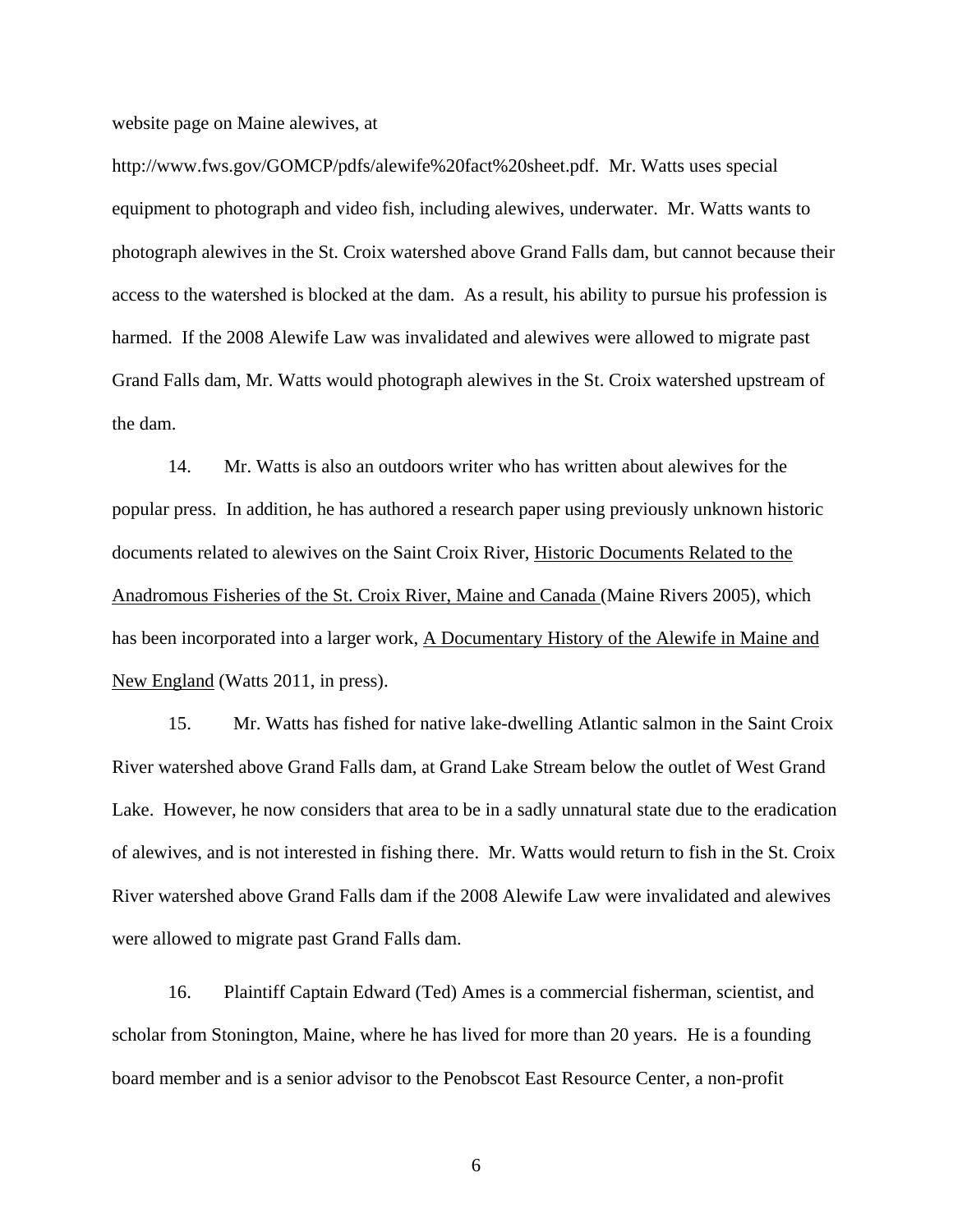organization established to build alliances among fishermen and community members, foster community-based science projects, and work to strengthen and diversify marine economies. Captain Ames has authored several peer-reviewed articles on historical fisheries ecology and fishermen's ecological knowledge of the Gulf of Maine, and was awarded a MacArthur Fellowship in 2005 in recognition of his work in this area.

17. Captain Ames fished commercially in the waters off the coast of eastern Maine for over 30 years, including in Passamaquoddy Bay and Grand Manan Channel, the bodies of water at the mouth of the St. Croix River. During this time, he fished for many species including halibut, cod, haddock, flounders, lobster, and shrimp, and he often fished in the lower St. Croix River for scallops. Captain Ames retired as a full-time fisherman in 2007 but continues to fish for halibut and lobsters. Captain Ames has worked to rebuild Maine's coastal groundfish fishery since its collapse in 1995, including efforts to reverse the illegal exclusion of alewives from the St. Croix River. Alewives are an essential prey species for many of the fish he and other fishermen seek to catch in Passamaquoddy and Eastern Penobscot Bays, and the only source of fresh bait during the spring lobster and halibut fishing season. Recent research shows that the absence of alewives is a major factor in the collapsed condition of groundfish stocks in the area. The illegal actions by Maine in enacting the 2008 Alewife Law and by the Commissioners of DMR and IFW to block alewife passage at the Grand Falls dam have caused economic harm to his lobster and halibut fisheries, his fellow fishermen, and Maine's coastal fishing-dependent communities he seeks to help. Moreover, unless the relief sought in this complaint is granted, Captain Ames' interests in healthy and sustainable populations of alewives, along with groundfish and other species that depend upon alewives as prey, will continue to be adversely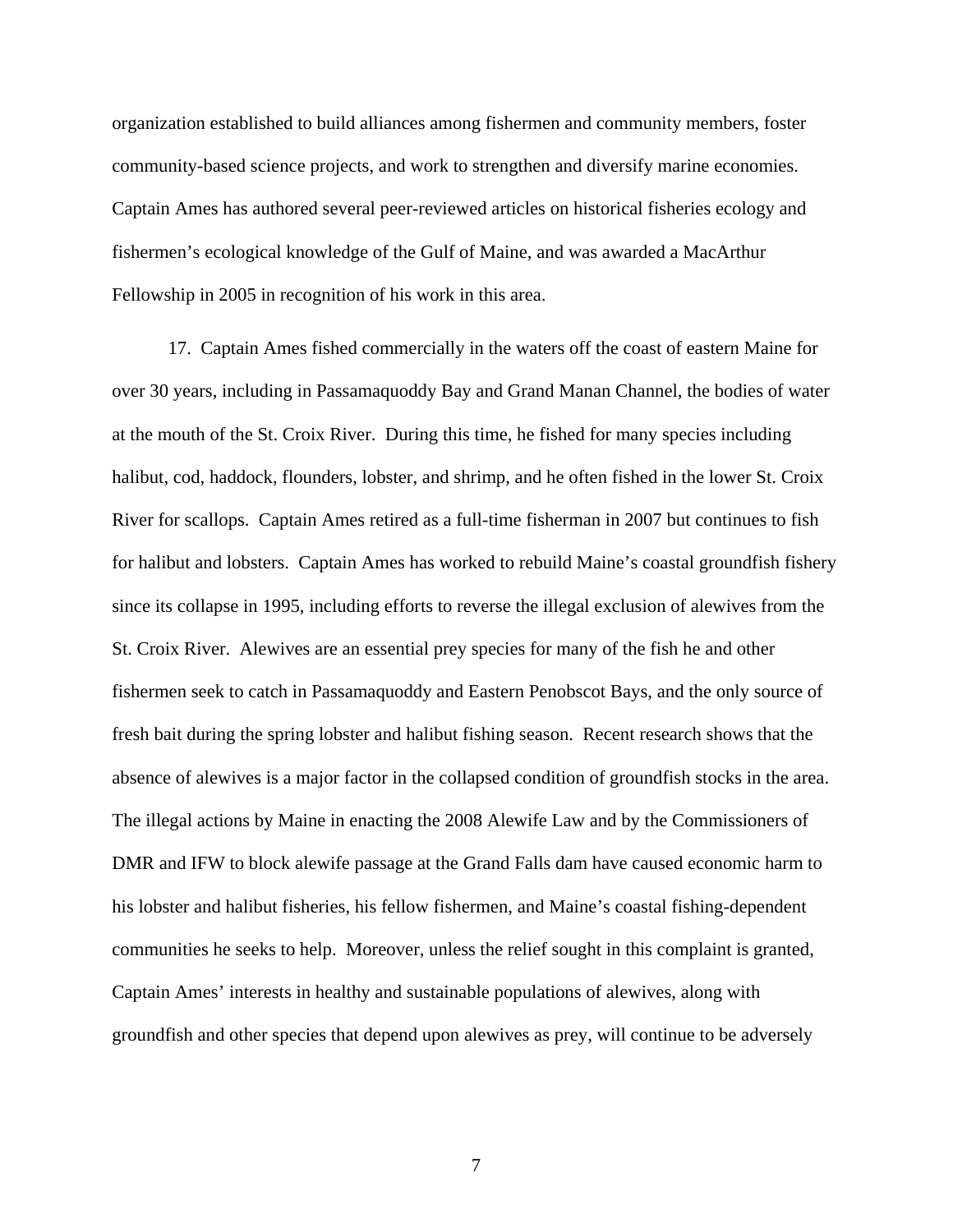affected and irreparably harmed by the 2008 Alewife Law and Defendants' unlawful implementation of that law under the U.S. Constitution.

18. Plaintiff Kathleen McGee resides in Bowdoinham, Maine. Ms. McGee is an artist, political consultant, and coordinator for the Friends of Merrymeeting Bay Healthy Rivers, Healthy Gulf Program. Ms. McGee has spent many hours kayaking and canoeing on the St. Croix River, and relies on this activity as part of the scientific basis for her work, and for artistic inspiration. Ms. McGee is committed personally and professionally to protecting fresh water, estuarine, and marine ecosystems and the species that depend upon them. Ms. McGee has worked to ensure the successful passage of many species of fish that migrate up Maine rivers to spawn – including alewives on the St. Croix River.

19. In addition to time spent on the St. Croix River, Ms. McGee has also spent many hours on the Gulf of Maine observing its wildlife and fishing. Alewives are a keystone source of prey for many marine mammals, seabirds, and fish populations in the Gulf of Maine, including bluefish which she seeks to catch. In order for bluefish and many other Gulf of Maine fish populations to be brought back to historic levels of abundance and to be maintained at sustainable levels, alewives on the St. Croix must be able to get to their native spawning and nursery habitat. Without the link in the food web provided by alewives, Ms. McGee's ability to observe wildlife and fish in the Gulf of Maine is adversely affected, as is her ability to otherwise use and enjoy the St. Croix River and Gulf of Maine. The illegal actions by Maine in enacting the 2008 Alewife Law and by the Commissioners of DMR and IFW to block alewife passage at the Grand Falls dam have caused personal harm to Ms. McGee, and harmed her professional work as an artist and her efforts to reestablish a healthy St. Croix River and a healthy Gulf of Maine. Moreover, unless the relief sought in this complaint is granted, Ms. McGee's interests in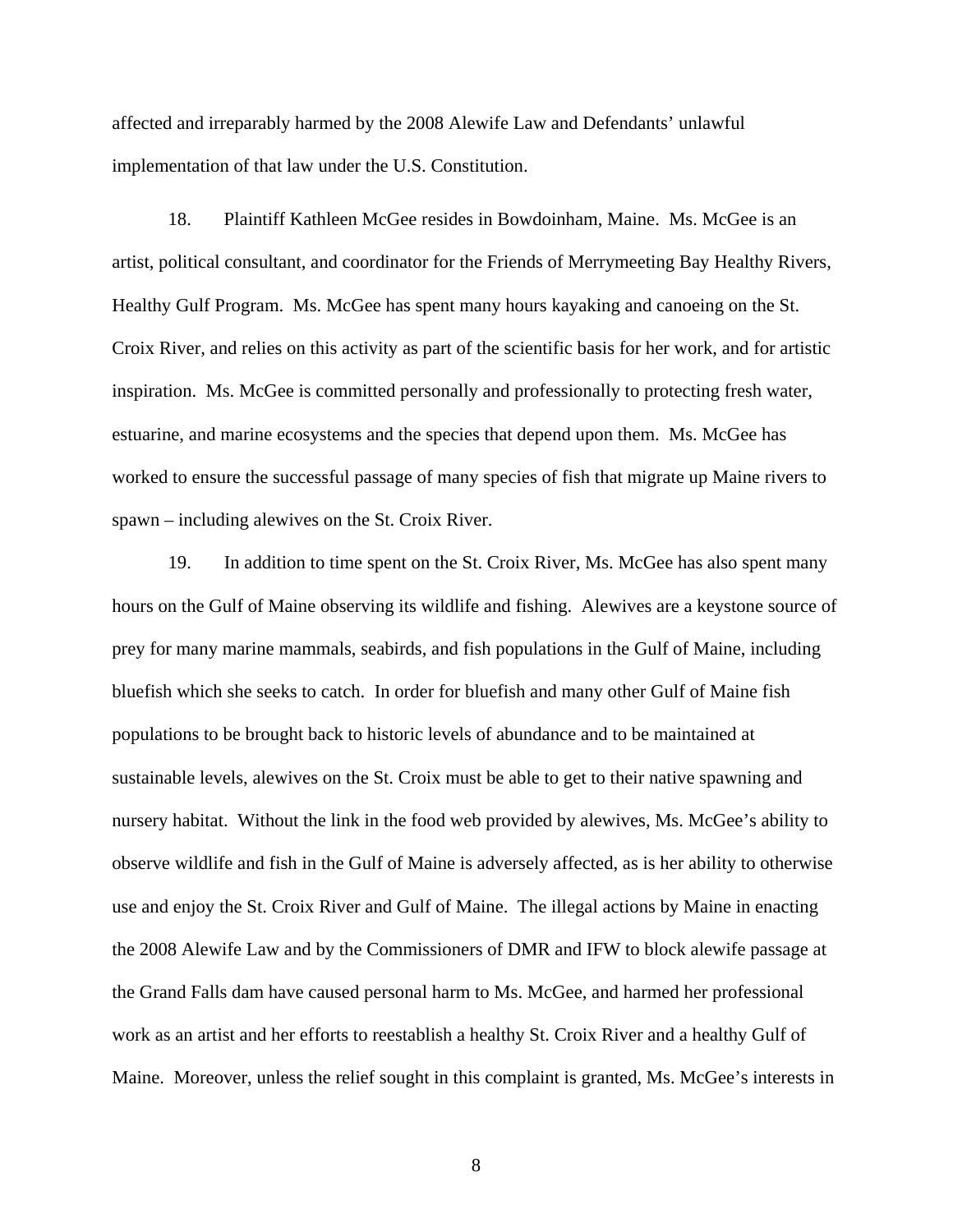healthy and sustainable populations of alewives, along with bluefish and other species that depend upon alewives as prey, will continue to be adversely affected and irreparably harmed by the 2008 Alewife Law and Defendants' unlawful implementation of that law.

 20. Defendant Norman H. Olsen is currently the Commissioner of Marine Resources for Maine and is jointly responsible for implementing the 2008 Alewife Law. He is sued in his official capacity

 21. Defendant Chandler E. Woodcock is currently the Commissioner of the Maine Department of Inland Fisheries and Wildlife and is jointly responsible for implementing the 2008 Alewife Law. He is sued in his official capacity.

 22. Under the doctrine of ex Parte Young, 209 U.S. 123 (1908), a suit may be brought in federal court seeking declaratory and prospective injunctive relief against a state official in his official capacity for acting in violation of federal law. Plaintiffs seek such declaratory and injunctive relief and do not seek monetary damages.

## **STATUTORY AND REGULATORY BACKGROUND**

#### **U.S. CONSTITUTION**

 23. The Supremacy Clause of the United States Constitution, U.S. CONST. art. VI, cl. 2, states:

This Constitution, and the Laws of the United States which shall be made in Pursuance thereof; and all Treaties made, or which shall be made, under the Authority of the United States, shall be the supreme Law of the Land; and the Judges in every State shall be bound thereby, any Thing in the Constitution or Laws of any State to the Contrary notwithstanding.

24. Under the Supremacy Clause, a federal law or regulation may preempt, and thus invalidate, state law. Generally, there are three recognized categories of preemption. Express preemption results from language in a statute revealing an explicit congressional intent to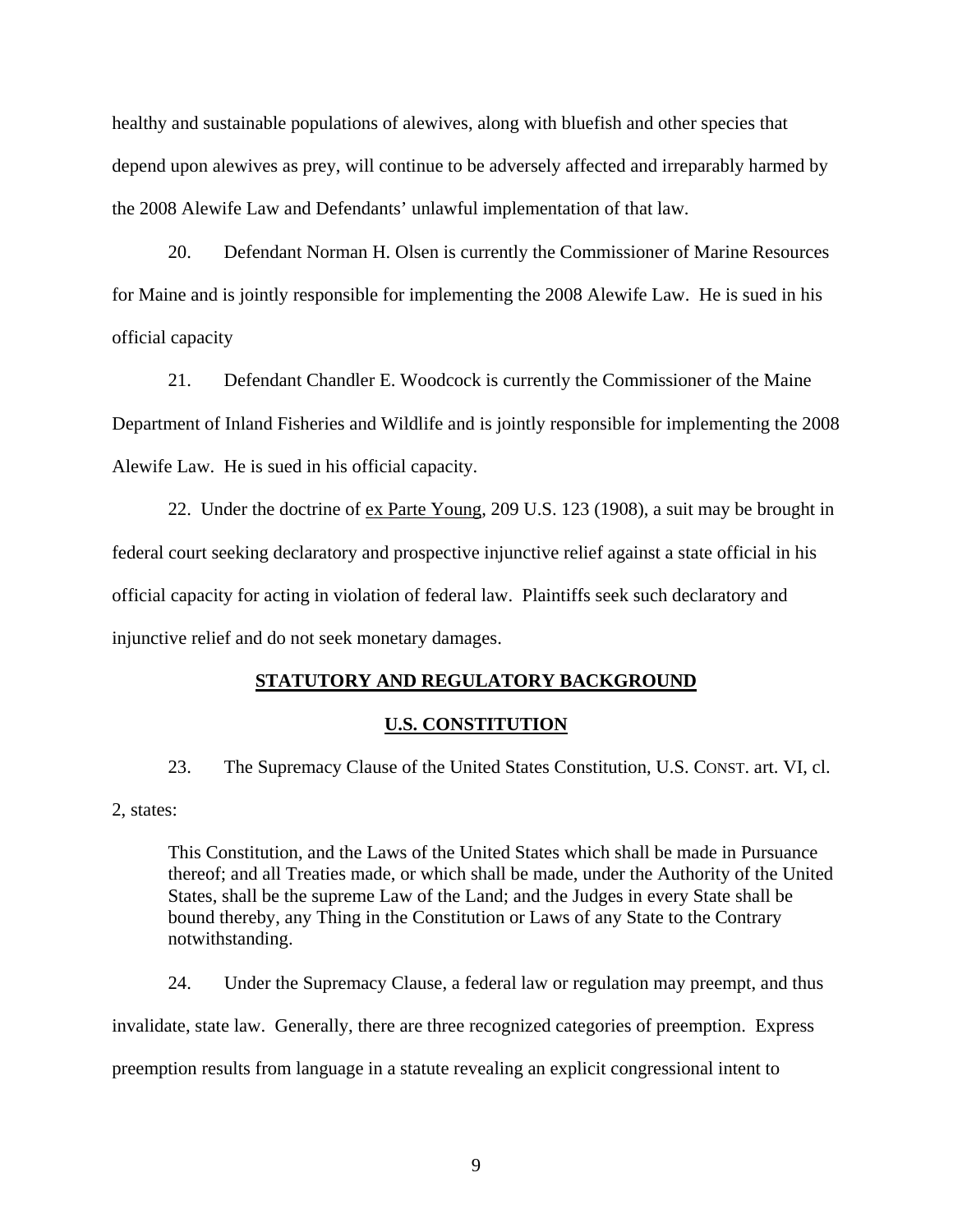preempt state law. Field preemption occurs when Congress implicitly preempts a state law by creating a pervasive scheme of regulation. Conflict preemption occurs when state law actually conflicts with federal law - that is, when compliance with both state and federal law is impossible - or when the state law stands as an obstacle to the accomplishment and execution of the full purposes and objectives of Congress.

25. Pursuant to powers vested in Congress through the Commerce Clause of the U.S. Constitution, U.S. CONST. art. I, sec. 8, cl. 3, Congress passed the Clean Water Act establishing a comprehensive set of goals, policies, standards, and other requirements for a comprehensive program of protection for all of the nations waters. 33 U.S.C. §§ 1251 et seq. (1972).

 26. The U.S. Constitution grants Congress the further power "[t]o make all Laws which shall be necessary and proper" for executing its enumerated powers and all other powers vested by the Constitution in the U.S. Government. U.S. CONST. art. I, sec. 8, cl. 18.

## **CLEAN WATER ACT**

#### **Water Quality Standards**

 27. Congress declared that the objective of the Clean Water Act "is to restore and maintain the chemical, physical, and biological integrity of the Nation's waters." 33 U.S.C. § 1251(a). The CWA sets a "national goal" to achieve "water quality which provides for the protection and propagation of fish, shellfish, and wildlife and provides for recreation in and on the water." 33 U.S.C. § 1251(a)(2).

28. States are required to adopt water quality standards that "protect the public health or welfare, enhance the quality of water and serve the purposes of [the CWA]." 33 U.S.C. §  $1313(c)(2)(A)$ .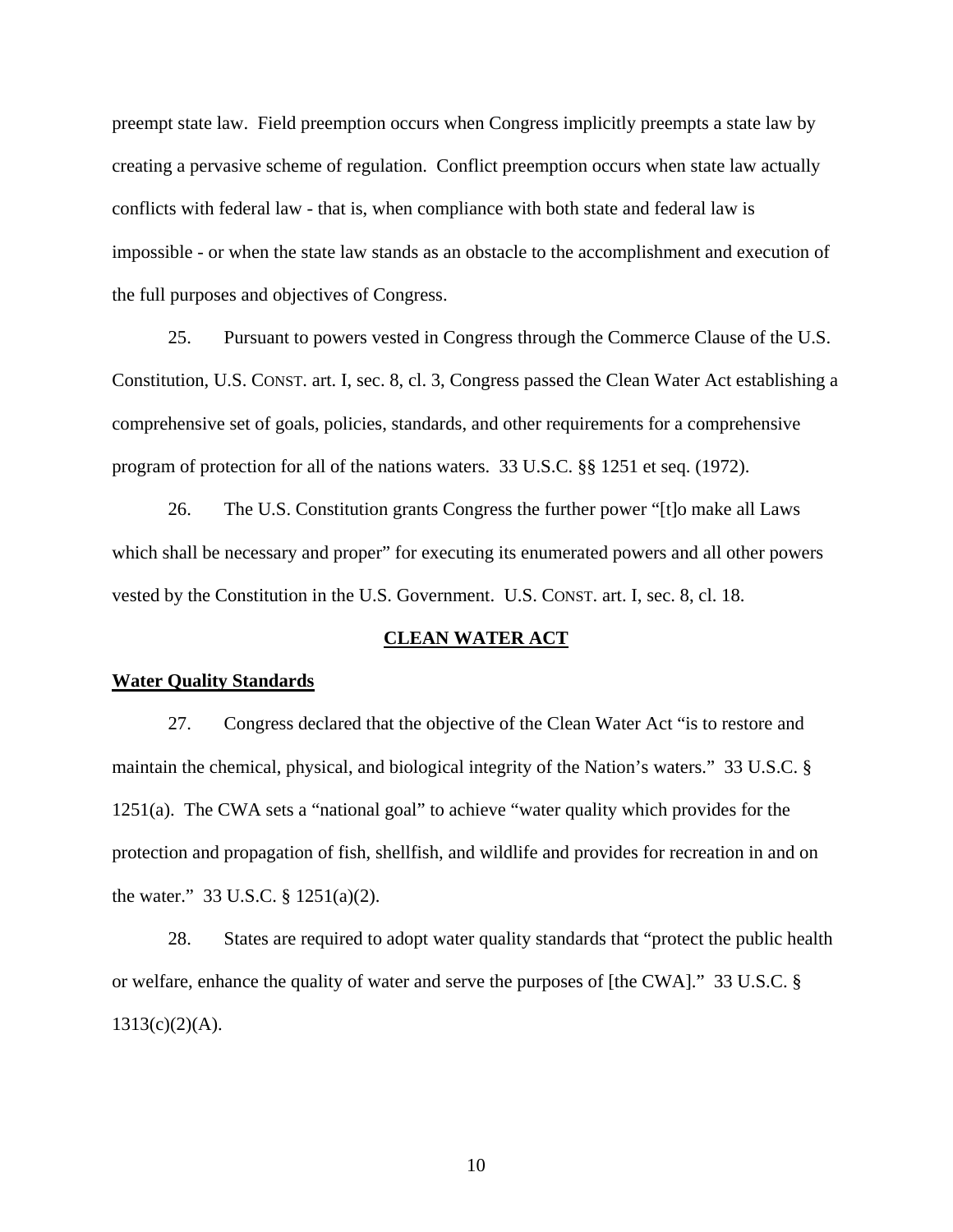29. State water quality standards must consist of designated uses of its waters (such as habitat for fish or other aquatic life) and criteria to protect such uses. 33 U.S.C. § 1313(c)(2)(A); 40 C.F.R. § 131.2.

30. State water quality standards must also include an "antidegradation" policy to ensure that "existing instream water uses and the level of water quality necessary to protect the existing uses shall be maintained and protected." 40 C.F.R. § 131.12.

31. An "existing use" is defined as "those uses actually attained in the water body on or after November 28, 1975, whether or not they are included in the water quality standards." 40 C.F.R. § 131.3(e). "An 'existing use' can be established by demonstrating that: fishing, swimming, or other uses have actually occurred since November 28, 1975; or that the water quality is suitable to allow the use to be attained--unless there are physical problems, such as substrate or flow, that prevent the use from being attained." EPA interpretive guideline, *available at*:

http://water.epa.gov/scitech/swguidance/standards/upload/2006\_12\_01\_standards\_existinguseint

erpret.pdf.

32. The U.S. EPA Water Quality Handbook at § 4.4 states:

Section 131.12(a)(l) provides the absolute floor of water quality in all waters of the United States. This paragraph applies a minimum level of protection to all waters .... If a planned activity will foreseeably lower water quality to the extent that it no longer is sufficient to protect and maintain the existing uses in that water body, such an activity is inconsistent with EPA's antidegradation policy, which requires that existing uses are to be maintained. In such a circumstance, the planned activity must be avoided or adequate mitigation or preventive measures must be taken to ensure that the existing uses and the water quality to protect them will be maintained.

The Handbook further states that "[n]o activity is allowable under the antidegradation policy which would partially or completely eliminate any existing use whether or not that use is designated in a State's water quality standards .... Water quality should be such that it results in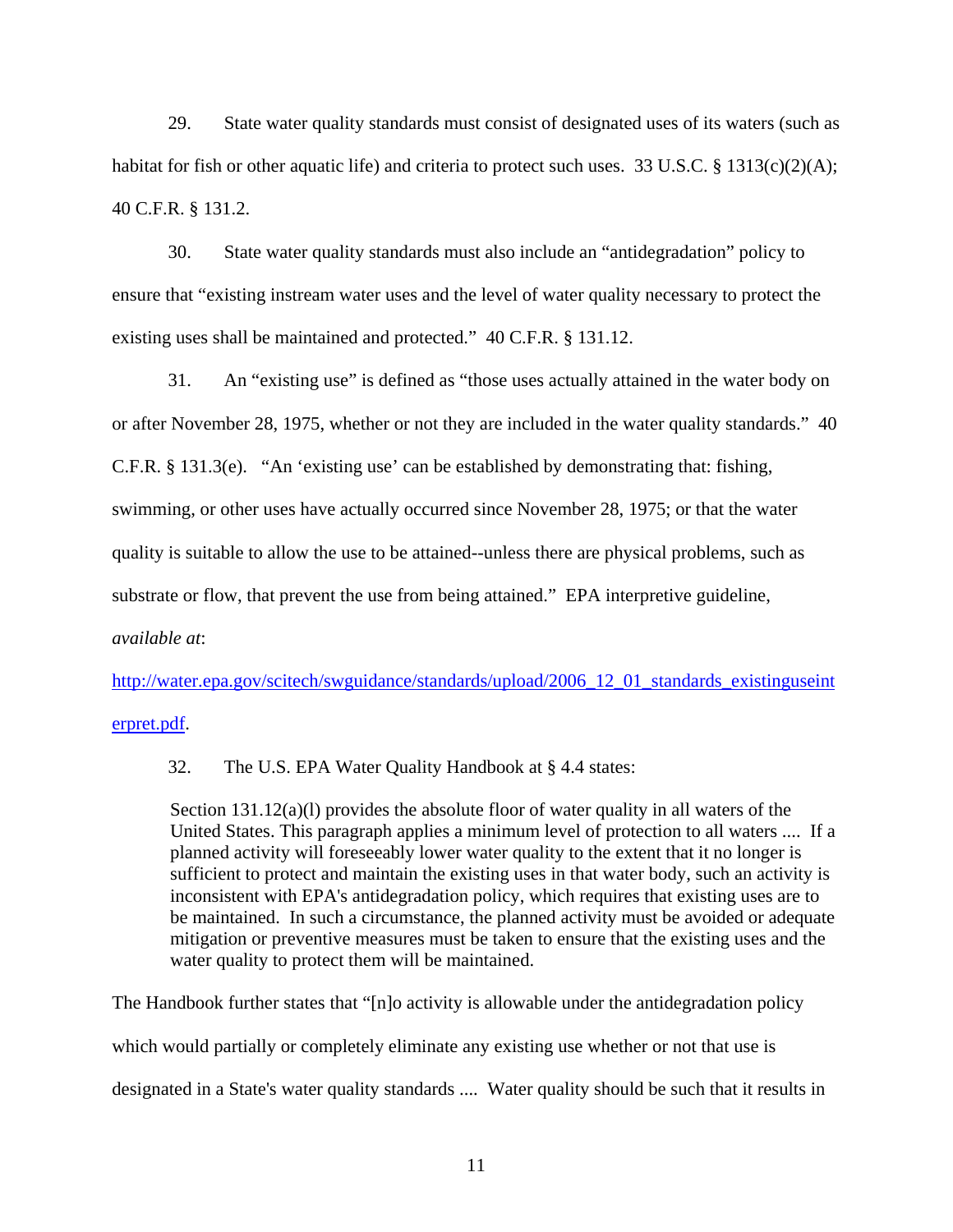no mortality and no significant growth or reproductive impairment of resident species. Any lowering of water quality below this full level of protection is not allowed." U.S. EPA Water Quality Handbook at Section 4.4.2.

33. At least once every three years, each state must submit its water quality standards to the U.S. EPA, including the narrative and numeric water quality criteria. 33 U.S.C. §  $1313(c)(1)$ ,  $(2)(B)$ ; 40 C.F.R. § 131.11. New or revised water quality standards must also be submitted for review. 33 U.S.C. § 1313(c)(2).

#### **Revising Water Quality Standards**

 34. Consistent with the CWA's goal to "restore," not degrade, the Nation's waters, Congress set a high bar for state actions authorizing activities or changing water quality standards that would cause water quality to become degraded from an existing condition. The CWA and its implementing regulations set forth mandatory procedural and substantive requirements for revising a state water quality standard. First, state water quality standards and any amendments to them must be approved by EPA before they become effective*.* 33 U.S.C. § 1313(c)(2)(A); 40 C.F.R. § 131.21. Any state law or regulatory action that directly, or constructively, amends water quality standards but that fails to receive EPA approval, cannot have legal effect.

 35. Second, once a designated use is established in state water quality standards and approved by EPA, a less protective "sub-category" of that use may not be created in that specific waterbody, unless and until a Use Attainability Analysis ("UAA") is performed and its conclusion approved by EPA. 40 C.F.R.  $\S$  131.10(g)-(j). A UAA is the mandatory federal process through which water quality standards may be relaxed for a specific waterbody if attainment of the standards is not feasible. Id. For instance, if "habitat for fish and other aquatic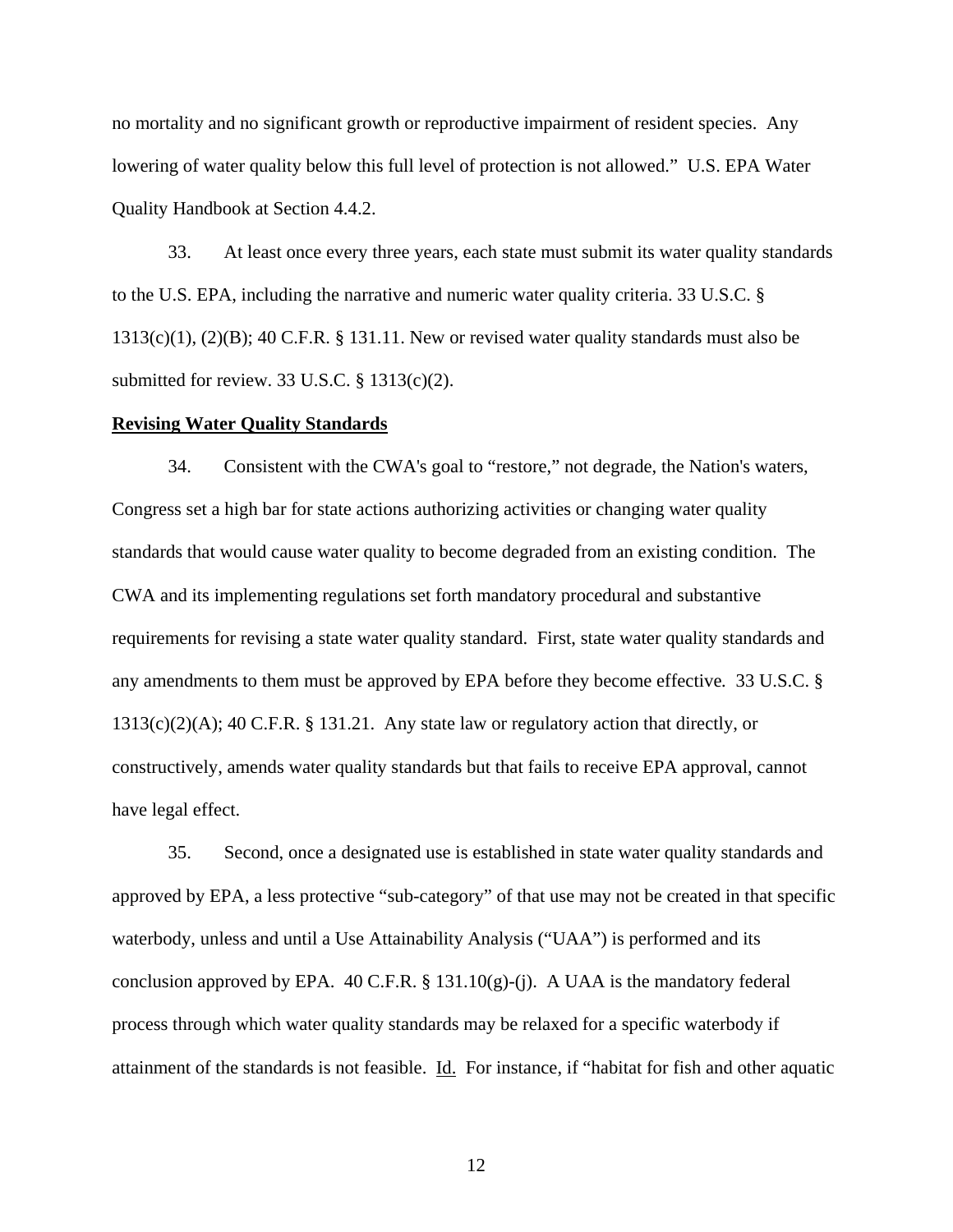life" is a designated use of a particular waterbody in federally approved state water quality standards, that designated use cannot lawfully be removed from the standards, or weakened through the creation of a less protective sub-category of that use or classification, without complying with the UAA process and receiving EPA approval. A UAA considers a variety of factors, such as whether there are physical conditions or naturally occurring pollutant concentrations that preclude attainment of water quality standards.  $40$  C.F.R. § 131.10(g). UAAs cannot be used to remove an existing use of a waterbody; their purpose is to show why a legally designated use cannot be achieved. 40 CFR § 131.10(g), (h); 38 M.R.S.A. § 464(2-A)(D) ("A finding by the board that attainment of a designated use is not feasible must be supported by a demonstration that the conditions of 40 Code of Federal Regulations 131.10(g) are met.").

 36. Third, under 33 U.S.C. § 1313(d)(4)(B) and 40 CFR § 131.12, where waters are meeting their designated uses, water quality standards can be revised only in compliance with the anti-degradation policy. The regulations implementing the CWA's anti-degradation policy provide, in relevant part: "(1) existing instream water uses and levels of water quality necessary to protect the existing uses shall be maintained and protected;" and "(2) where the quality of waters exceed levels necessary to support propagation of fish, shellfish, and wildlife and recreation in and on the water, that quality shall be maintained and protected unless a state finds, through a process that involves public participation, that allowing lower water quality is necessary to accommodate important economic or social development in the area in which the waters are located." 40 C.F.R. § 131.12(a)(1), (2).

## **Maine's Water Quality Standards**

 37. In response to the CWA's requirements, Maine established comprehensive water quality standards, referred to in Maine statutes as a "Water Classification Program," in order to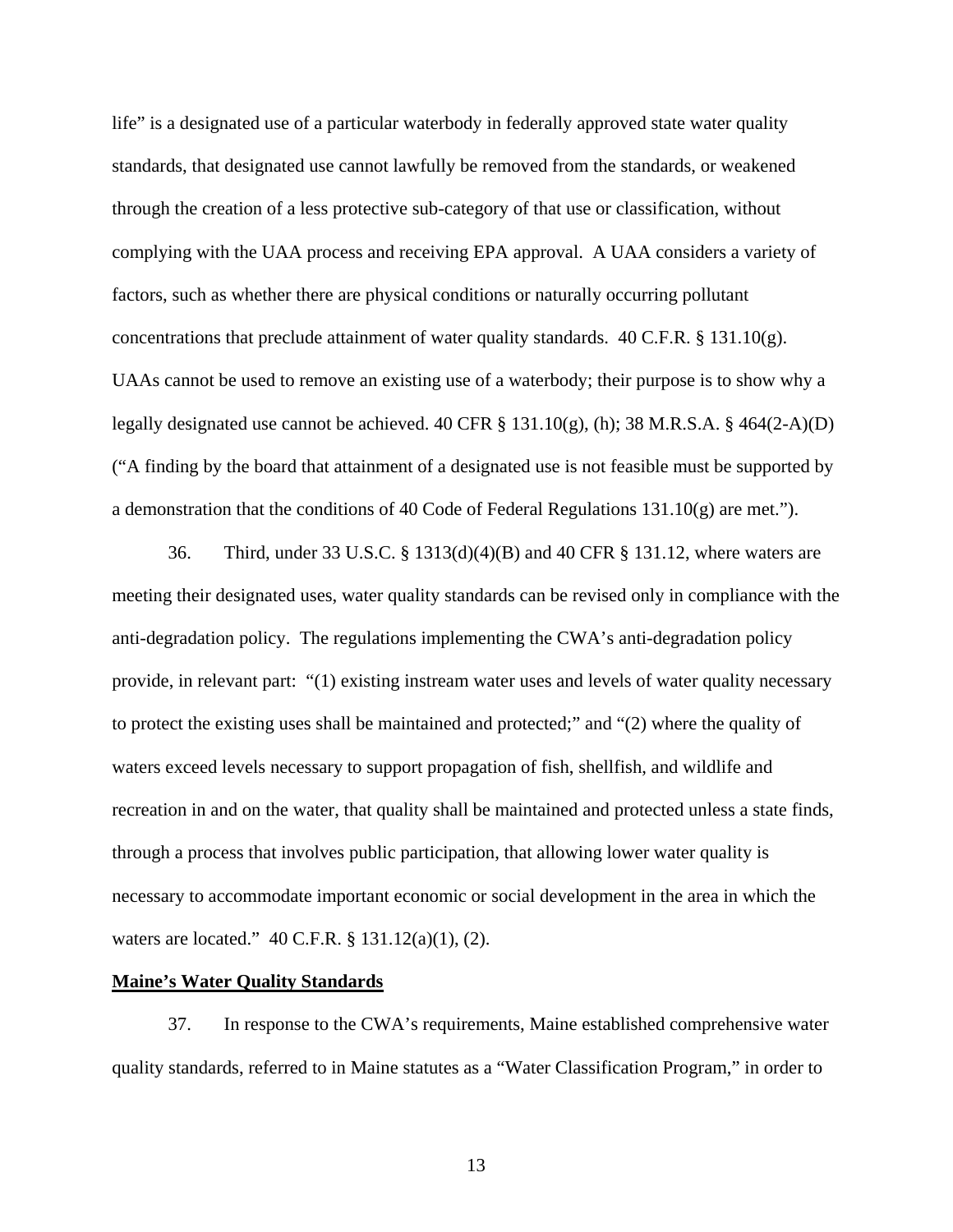"restore and maintain the chemical, physical, and biological integrity for the State's waters and to preserve certain pristine state waters." 38 M.R.S.A. § 464(1). Where standards are not being met, it is the intent of the law to "enhance water quality" in order to attain such standards. Id.

 38. Maine's water quality standards classify individual waterbodies into four classes for freshwater rivers ("AA", "A", "B", and "C"), three classes for marine and estuarine waters ("SA", "SB", and "SC"), and one class for lakes and ponds ("GPA"), 38 M.R.S.A. §§ 467-470. The law establishes standards for each classification, 38 M.R.S.A. §§ 465, 465-B. While there are some differences, all classes of Maine waters must be suitable for, among other things, the designated uses of fishing, recreation, and as habitat for fish and other aquatic life. Id. A classification is "intended to direct the State's management of that water body in order to achieve at least that minimum level of water quality" specified in the classification. 38 M.R.S.A § 464(1).

 39. As required by the CWA, Maine's water quality standards also contain an antidegradation policy that, consistent with the requirements of the CWA, protect the existing uses of Maine waters and the water quality necessary to protect such uses. 38 M.R.S.A. §  $464(4)(F)(1)$ .

 40. Only the Maine legislature can make changes to the classification of waters in the state. 38 M.R.S.A. § 464(2). Only the Maine legislature can remove a designated use for a waterbody or adopt a subcategory that requires less stringent criteria. 38 M.R.S.A. § 464(2)(D) and (2-A)(E). Maine's water classification laws also provide that "[r]emoval of designated uses and creation of subcategories of designated uses are governed by the provisions of this subsection and 40 Code of Federal Regulations, Part 131, as amended." 38 M.R.S.A. § 464(2- A). The Maine Board of Environmental Protection can recommend to the Legislature the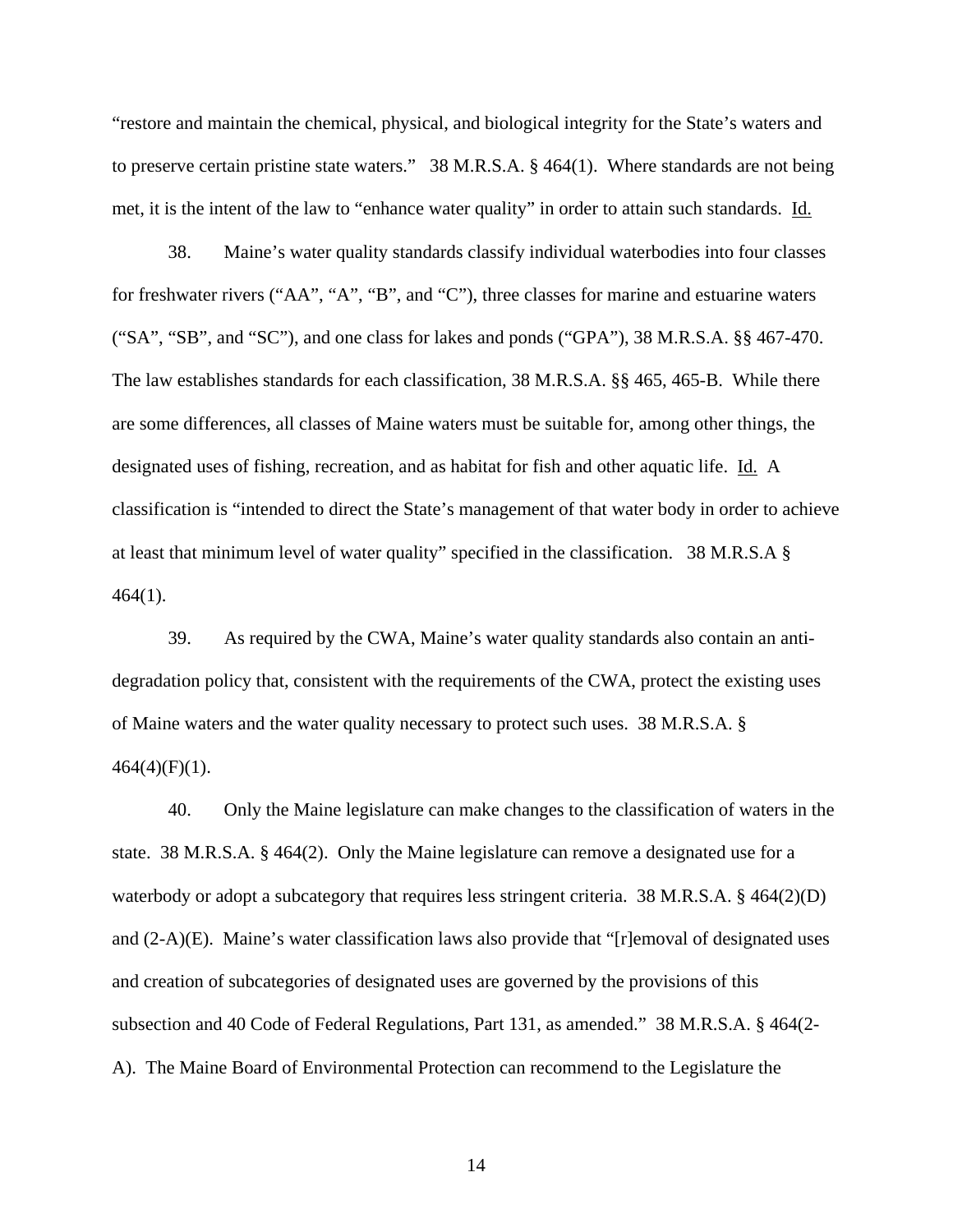removal of a designated use or the establishment of a subcategory of the use, but only "if …. [t]he water body in question is currently attaining the designated use." 38 M.R.S.A. § 464(2-  $A)(B)(3)$ .

 41. Maine's water quality standards for the St. Croix River basin above the Grand Falls Dam are primarily classified as Class A, B, and GPA depending on the particular waterbody. 38 M.R.S.A. § 467(13). All of these classifications require that the waters be of such quality that they are suitable for the legally designated uses of fish habitat and for the human uses of recreation and fishing. Id. §§ 465(2), (3); 465-A.

 42. The waters of the St. Croix River basin above Grand Falls Dam are among the most pristine and unspoiled in Maine, and many have been given the highly protective water quality standards of Class A and GPA. Id. §§ 465(2), 465-A, 467(13). The narrative criteria for these waters require that the habitat be characterized as "natural," id., which is defined in statute as "in, or as if in, a state not measurably affected by human activity." 38 M.R.S.A. § 466(9). For waters in Class B, the habitat must be "unimpaired," 38 M.R.S.A. § 465(3), which is defined by statute as "without a diminished capacity to support aquatic life," 38 M.R.S.A. § 466(11). The stringency of this standard is evidenced by the requirement that Class B waters "must be of sufficient quality to support all aquatic species indigenous to the receiving water without detrimental changes in the resident biological community" even when there are discharges into the waters. 38 M.R.S.A. § 465(3). These water quality standards do not allow only "some" of the waters to be suitable for their designated purposes, or only "some" of the habitat to be unimpaired or natural, or only "some" of the aquatic species indigenous to the waters to be supported.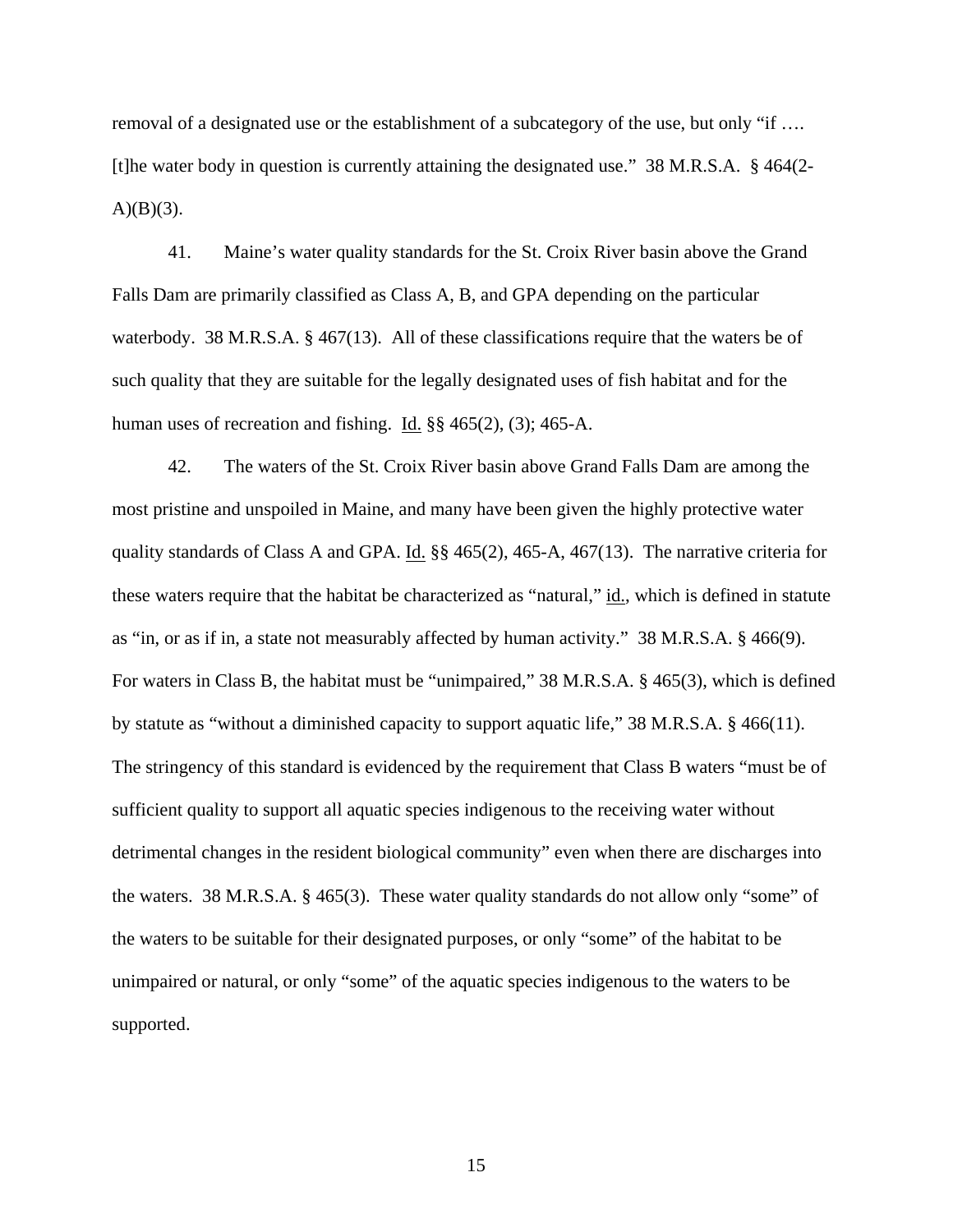#### **FACTUAL BACKGROUND**

#### **The Importance Of Alewives And Blueback Herring**

43. The alewife, *Alosa pseudoharengus*, and the blueback herring, *Alosa aestivalis*, are anadromous fish that spend the majority of their life at sea but return to freshwater to spawn. "River herring" is the collective term commonly used to describe both species; however, under Maine law, "alewives" is defined to mean both alewives and blueback herring. 12 M.R.S.A. § 6001(1-A).

44. Alewives and blueback herring are native to Maine rivers and have coevolved and co-existed with other native fish and wildlife in Maine's streams, rivers, ponds and lakes for thousands of years. DMR, "River Herring Fact Sheet," ("River Herring Fact Sheet"), available at: http://www.maine.gov/dmr/searunfish/alewife/index.htm. Alewives existed (and thrived) in the St. Croix River above Grand Falls Dam after November 28, 1975 (see supra at ¶ 31).

45. According to DMR and the United States Fish and Wildlife Service ("USFWS"), "[a]lewives have been central to the web of life in Maine for millennia." DMR, Maine Rivers, USFWS, "All About Maine Alewives" fact sheet, ("Maine Alewives Fact Sheet"), available at: http://www.fws.gov/northeast/gulfofmaine/downloads/fact\_sheets/alewife%20fact%20sheet.pdf As DMR has stated, "[I]t is important to understand that alewives tie our ocean, rivers and lakes together, providing vital nutrients and forage needed to make healthy watersheds." River Herring Fact Sheet. A large variety of fish, birds, sea mammals, and land mammals eat alewives. Id. Alewives also provide cover for upstream migrating endangered Atlantic salmon that could be preyed on by eagles or osprey. Id.

 46. Historically, of all the migratory fish that came up Maine's rivers, alewives were the most abundant. Maine Alewives Fact Sheet. Native Americans and European settlers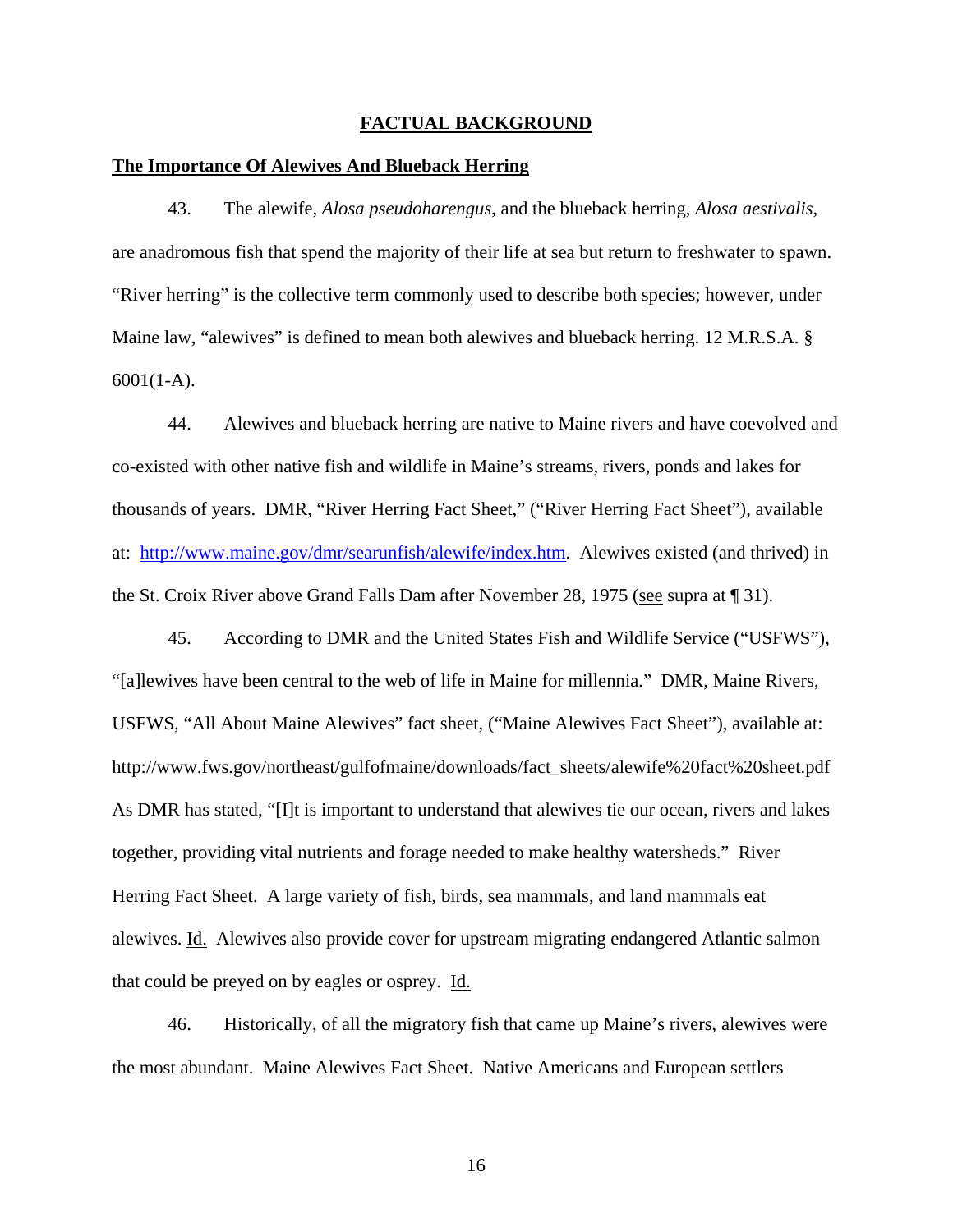depended on the bounty brought to inland waters by spring migrations. Id. Through the 1800s, the bulk of the alewife harvest was for human consumption. River Herring Fact Sheet. Beginning in the 20th century, the bulk of the river herring harvest has been for lobster bait. Id. DMR considers alewives to be commercially important and, as commercial harvesting rights are leased by municipalities, an important source of revenue to towns. Id.

 47. The river herring population in Maine has plummeted during the last two centuries. Maine Alewives Fact Sheet. As DMR and USFWS have stated, "[d]ams, pollution, and overfishing have taken their toll." Id. The National Marine Fisheries Service ("NMFS") considers both the alewife and the blueback herring a "Species of Concern." NMFS, "Species of Concern - River Herring," http://www.nmfs.noaa.gov/pr/pdfs/species/riverherring\_detailed.pdf. DMR and USFWS consider it important to restore the alewife population in Maine:

If we give alewives a chance by helping restore them to their ancestral spawning grounds, alewives will once again play an important role in bringing our rivers, lakes, estuaries and oceans back to life. In return, we will be treated to exuberance and bounty in Maine's watersheds, in a way that none of us have fully experienced in our lifetimes.

Maine Alewives Fact Sheet.

## **Grand Falls Dam**

 48. In 1909 the United States and Canada entered into the 1909 Boundary Water Treaty. This treaty established the International Joint Commission ("IJC") to investigate, resolve, and prevent boundary water disputes between the two countries. The IJC authorized the construction of Grand Falls dam, which was built in 1915 by the St. Croix Water Power Company and the Spragues Falls Manufacturing Company. On August 25, 1916, the United States Congress authorized "the maintenance, use, and operation" of Grand Falls dam, and another dam at Baileyville, by the two companies. An Act To Authorize The Maintenance And Operation Of Dams Across The Saint Croix River At Baileyville And Grand Falls, Maine, ch.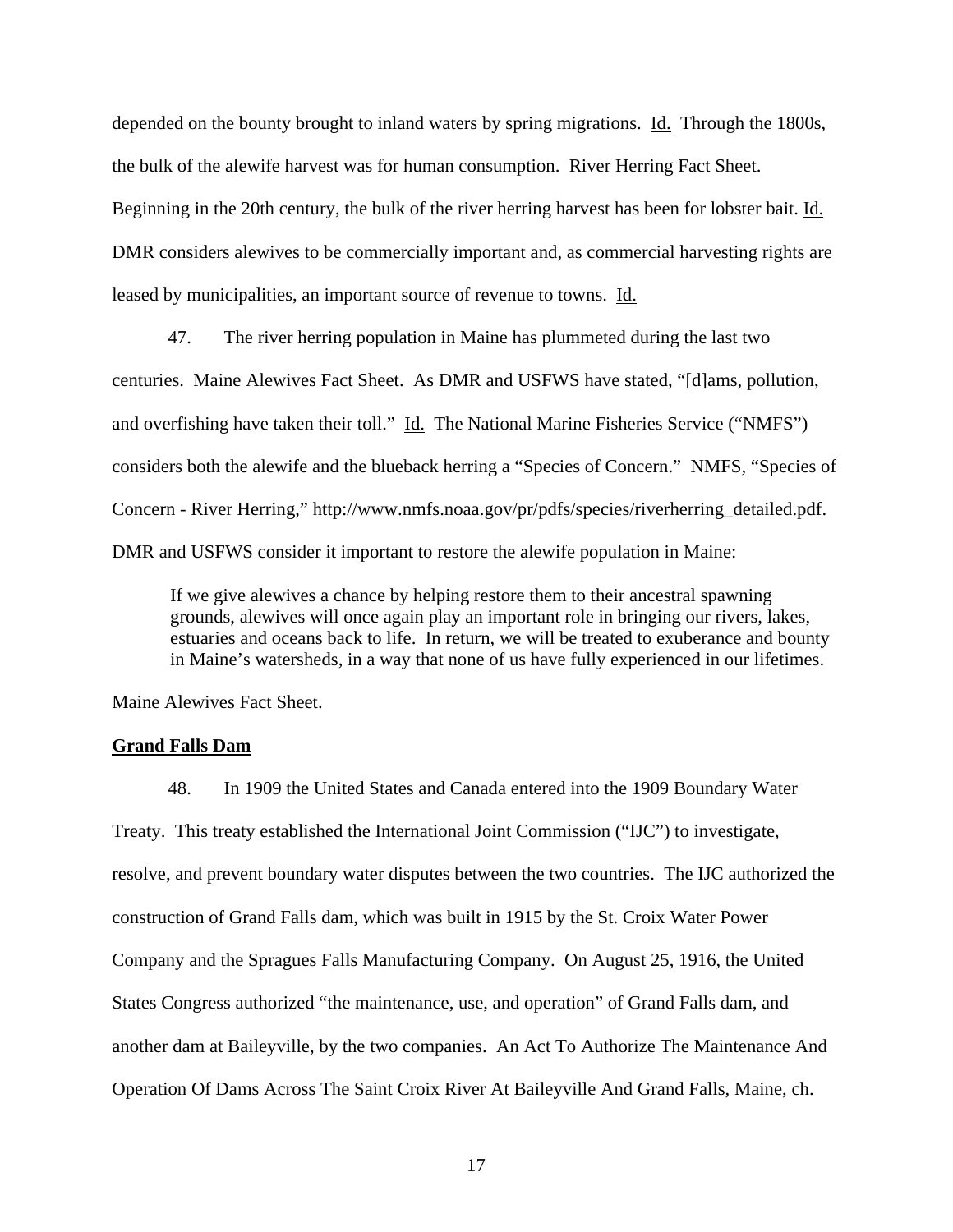407, 39 Stat. 534(1916) ("Grand Falls Dam Act"). The Grand Falls Dam Act also stated that the Grand Falls Dam and the Baileyville Dam "are hereby declared to be lawful structures," provided that the IJC authorized their construction (which it already had). Id. Sections 2 and 3 of the Grand Falls Dam Act provide:

*Be it enacted that…* 

Sec. 2 That the dams herein authorized, and their maintenance and operations, shall be subject to and in accordance with all the pertinent provisions of the laws of the United States now in force, or which may hereafter be enacted by Congress to regulate and govern the construction of dams across navigable waters.

Sect. 3. That the right to alter, amend, or repeal this Act is hereby expressly reserved.

 49. Grand Falls dam has had a number of owners over the years. It is currently owned by Woodland Pulp LLC, a subsidiary of International Grand Investment Corp., which is itself owned by Guangzhou Dinson Engineering and Trading Ltd. The immediately preceding owner was Domtar Corporation.

## **Fishways On The St. Croix River And At Grand Falls Dam**

 50. The IJC has found that "[a]lewife management strategies in the watershed historically have been geared toward the design, construction, and maintenance of fishways to allow passage around dams." St. Croix River: State of the Watershed Report, p. 38, prepared by the International St. Croix River Watershed Board of the Canada and United States International Joint Commission (2008), http://www.ijc.org/rel/boards/saint/watershed\_report.pdf ("State of St. Croix Watershed Report").

 51. In the late 1880s a fishway was constructed at Milltown dam, the lowest dam on the St. Croix, which allowed only limited passage of alewives.

 52. In 1964, a fishway was constructed at Grand Falls dam, using federal money, for the purpose of passing alewives and other fish. See Kelly Hoffman, The Maine Legislature's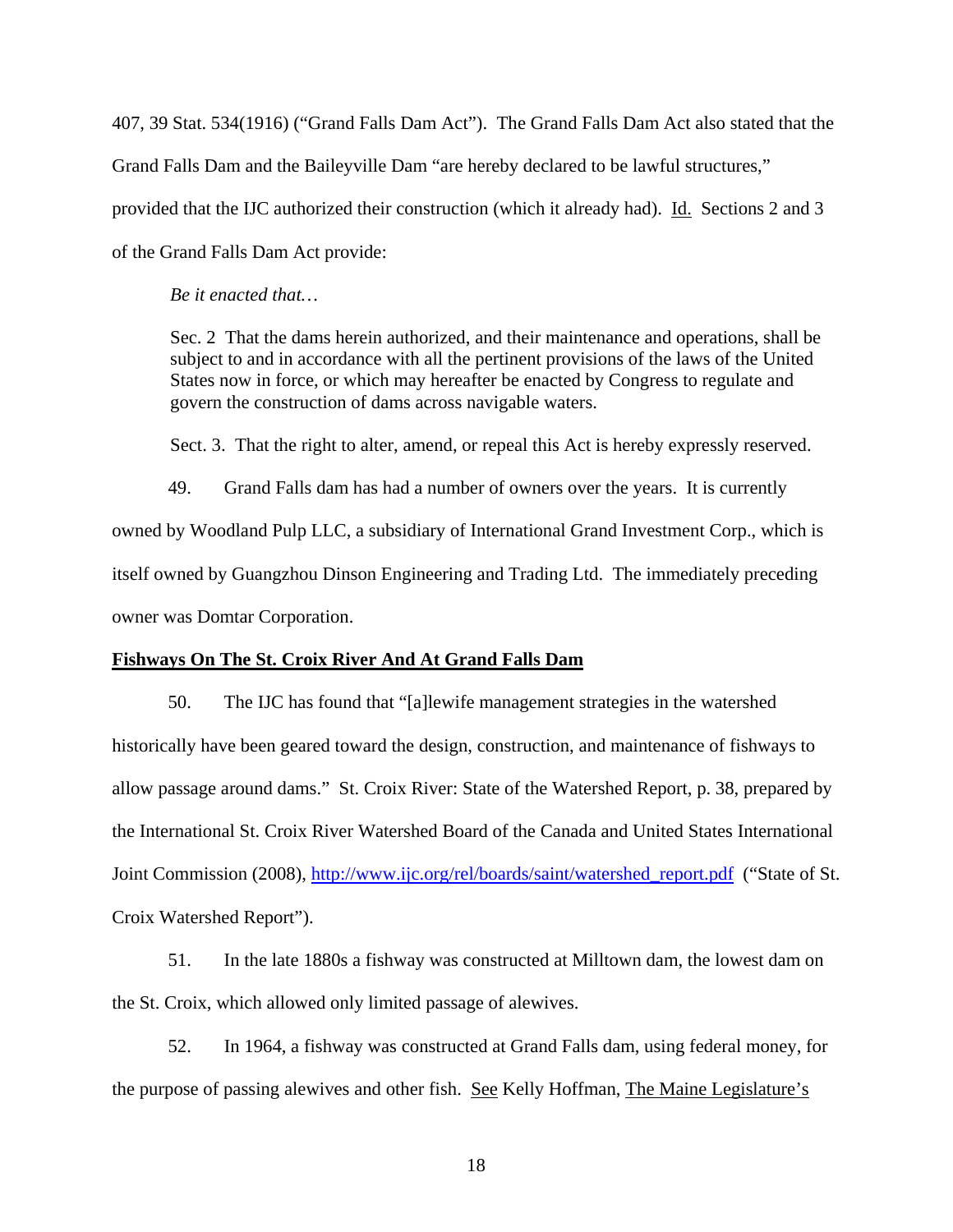Bill: An Act to Stop the Alewives Restoration Program in the St. Croix River – Have the Canadians and the Biologists Gone Berserk?, 13 Ocean & Coastal L.J. 309, 325 FN 95 (2008). This fishway, together with a fishway built at Woodland dam in 1964 and the modernization of the fishway at Milltown dam in 1981, greatly improved alewife passage on the St. Croix and resulted in a resurgence of the anadromous alewife population. State of St. Croix Watershed Report at 38 (citing Flagg, Historical and Current Distribution and Abundance of the Anadromous Alewife in the St. Croix River [2007]). Between 1981 and 1987, alewife returns increased dramatically from 169,000 to 2,625,000 fish. Id.

## **The 1995 Law Prohibiting Alewife Passage At Grand Falls Dam**

 53. Responding to requests from Maine sport-fishing guides who became convinced that the mid-1980s decline in the number of smallmouth bass caught in Spednick Lake, a large lake located in the upper portions of the St. Croix watershed, was related to the recent increase in alewives, the Maine House of Representatives introduced a bill that would have prevented DMR and IFW from initiating new alewife restoration programs on the St. Croix River. Hoffman, 13 Ocean & Coastal L.J. at 316-17. This bill would not have stopped existing alewife restoration efforts such as the fishway at Grand Falls dam. DMR opposed the bill, emphasizing that alewives are a valuable resource for commercial fishermen and an important forage species for ospreys, eagles, herons, freshwater gamefish, and estuarine fisheries. 13 Ocean & Coastal L.J. at 320-22. IFW also opposed the bill, indicating, with DMR, that alewives had not had a detrimental effect on freshwater species in numerous other Maine rivers, and that it needed to alewives in the St. Croix River to study the effects on smallmouth bass, if any. Id. at 323-24. A scientific report was submitted to the Committee on Inland Fisheries and Wildlife indicating uncertainty surrounding the reasons for the bass fishery population decline. Id. at 324.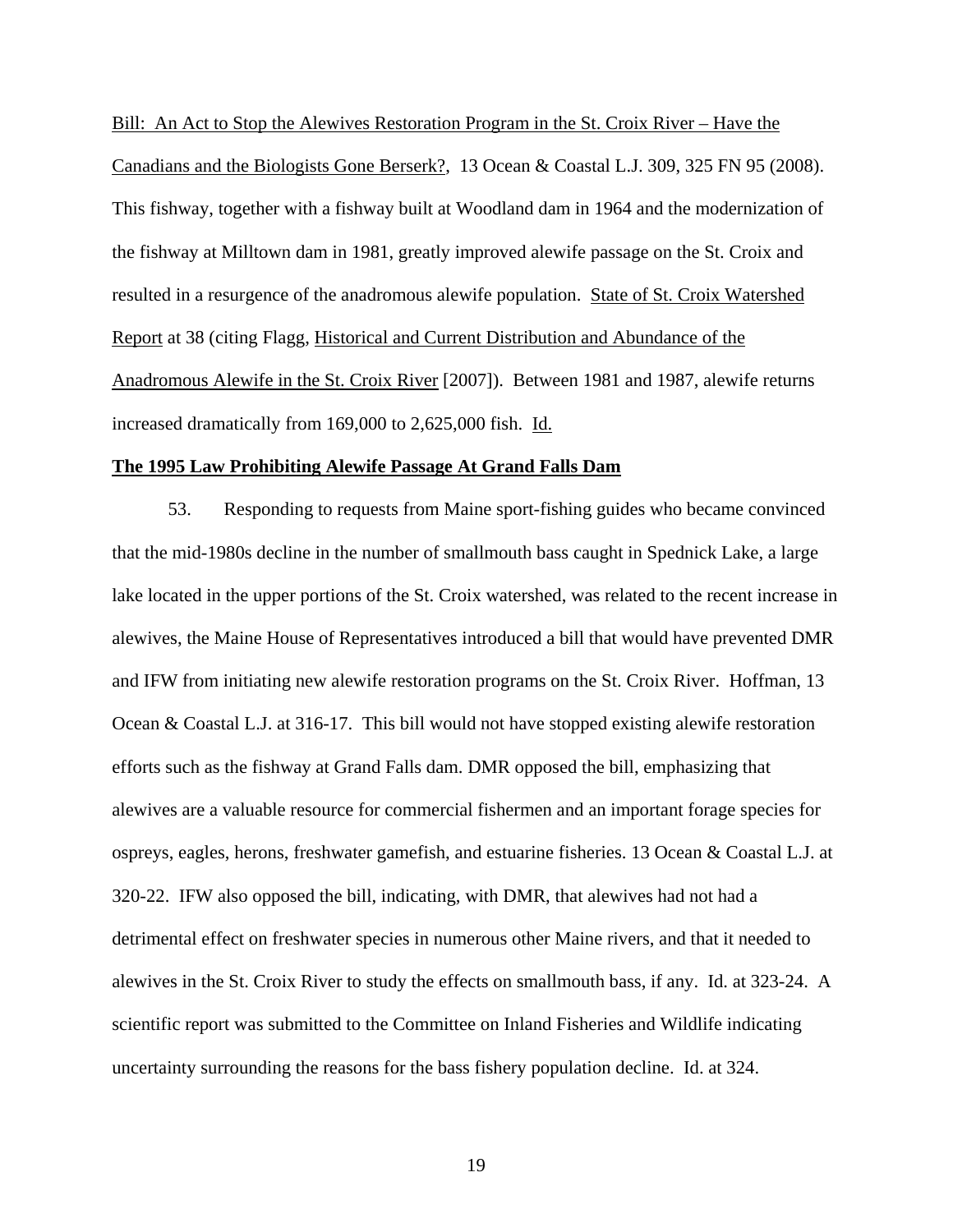54. The Committee on Inland Fisheries and Wildlife substantially amended the bill to ban alewife passage at Grand Falls dam and Woodland dam (located just downstream of Grand Falls dam), and on April 27, 1995, the Maine legislature passed "An Act to Stop the Alewives Restoration Program in the St. Croix River," as emergency legislation (the "1995 Alewife Law"). [Ch. 48, L.D. 520,  $117<sup>th</sup>$  Legis. (Me. 1995) (original draft presented before the House of Representatives on Feb. 14, 1995; codified as amended by Comm. Amend. A on Apr. 27, 1995). The law provided that "[b]y May 1, 1995, the Commissioner [of DMR] and the Commissioner of Inland Fisheries and Wildlife shall ensure that fishways on the Woodland Dam and the Grand Falls Dam, both located on the lower reaches of the St. Croix River, are configured or operated in a manner that prevents the passage of alewives." Id. There was no opportunity provided for the public to comment on the new legislation before it was enacted. 13 Ocean & Coastal L.J. at 318.

 55. Thereafter, DMR and IFW entered into an agreement with the owner of the Grand Falls dam, specifying how alewives are to be prevented from using the dam's fishway: a "stop log" was installed to block access to the fishway during an approximately three month period beginning April 1st of each year that alewives seek to migrate upstream.

 56. The 1995 Alewife Law caused a precipitous decline in the St. Croix River alewife population. As DMR has stated,

…in 1995 the Maine Legislature passed legislation to block migrating alewives from ascending state-controlled fishways on the St. Croix to reach their spawning grounds. Restricted access to spawning grounds is accepted to be the primary cause of a precipitous decline in the St. Croix alewife population from hundreds of thousands of fish in the mid-1990s to just 900 fish in 2002.

River Herring Fact Sheet.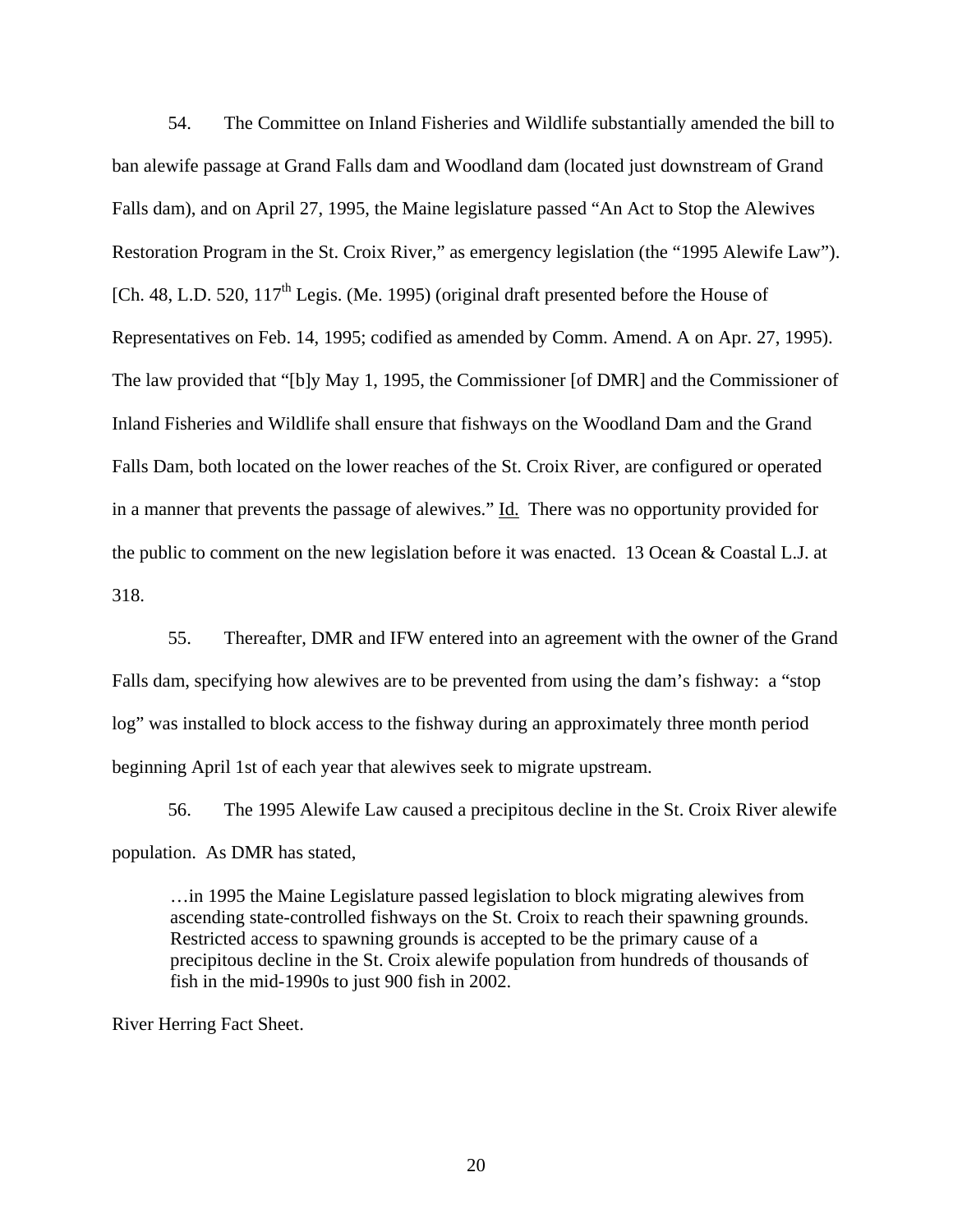## **Scientific Studies Show Alewives Do Not Negatively Impact Smallmouth Bass**

 57. In the 1990s, a 10-year collaborative study conducted by DMR, IF&W, and the Maine Department of Environmental Protection ("DEP") at Lake George concluded that alewives had no negative impacts to the overall water quality, zooplankton, or recreational fisheries of Lake George. River Herring Fact Sheet. DMR has posted the report of the study, Kercheis, et al., Analysis of Impacts Related to the Introduction of Anadromous Alewives Into a Small Freshwater Lake in Central Maine, USA (2002, revised 2004), at http://www.maine.gov/dmr/searunfish/reports/lakegeorge04.pdf, and Plaintiffs incorporate by reference herein this study.

58. A study published in 2006 by Dr. Theo V. Willis, a research scientist at the University of Southern Maine,

… found no evidence from available historic data for Downeast Maine lakes that the presence of alewives systematically harmed smallmouth bass in terms of length, condition or growth…Alewives were not significant predators on smallmouth bass…Based on one year's data, therefore, competition for food between the two species does not appear to be important…Smallmouth bass tournament returns in the past few years were similar in lakes with and lakes without alewives, suggesting that the quality of sport fishing for bass does not differ systematically between lakes with and lakes without anadromous alewives.

Id. DMR has posted this study at

http://www.maine.gov/dmr/searunfish/reports/stcroixalewifebass06.pdf, and Plaintiffs

incorporate it by reference herein.

## **The 2008 Alewife Law**

59. In March of 2008, in response to advocacy by Plaintiffs and others, the Maine

Legislature considered "LD 1957," an act to repeal the 1995 state law closing fishways at the

Woodland and Grand Falls Dam to anadromous alewives. The bill would have provided access

to 52 percent of the alewives' natural spawning habitat available in the 1980s.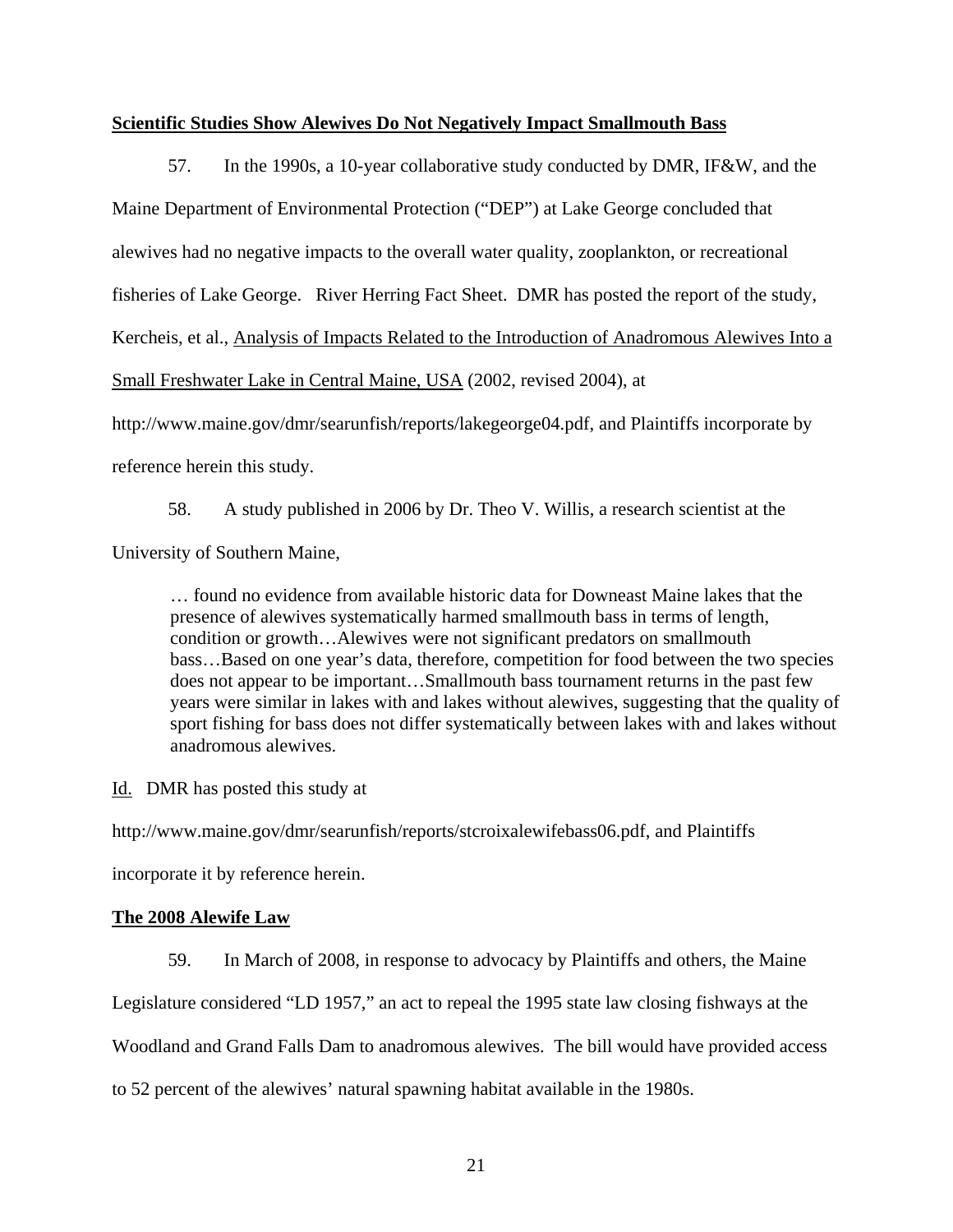60. An amended bill was passed, however, opening fish passage at Woodland dam

only, and directing Maine fisheries commissioners to operate the Grand Falls fishway so as to

ensure that no alewives are allowed to pass.

The law in its entirety states:

 Sec. 1. 12 M.R.S.A. §6134, as enacted by PL 1995, c. 48, §1, is repealed and the following enacted in its place:

§ 6134. Alewives passage; fishways on the St. Croix River

This section governs the passage of alewives on the Woodland Dam and the Grand Falls Dam located on the St. Croix River.

 1. Woodland Dam. By May 1, 2008, the commissioner and the Commissioner of Inland Fisheries and Wildlife shall ensure that the fishway on the Woodland Dam is configured or operated in a manner that allows the passage of alewives.

 2. Grand Falls Dam. The commissioner and the Commissioner of Inland Fisheries and Wildlife shall ensure that the fishway on the Grand Falls Dam is configured or operated in a manner that prevents the passage of alewives.

Public Law, 2007, c. 587, § 1;12 M.R.S.A. § 6134.

 61. The 2008 Alewife Law is being implemented by the Commissioners of DMR and IFW. DMR and IFW entered into an agreement with the owner of Grand Falls dam, Domtar, specifying how alewives are to be prevented from using the dam's fishway: a "stop log" is installed to block access to the fishway during an approximately three month period beginning April 1st of each year that alewives seek to migrate upstream. See Memorandum of Understanding Blocking access of sea-run alewives into the Grand Falls Flowage at the Grand

Falls Dam fishway; A joint agreement of the State of Maine Department of Inland Fisheries and

Wildlife, The State of Maine Department of Marine Resources Bureau of Sea-Run Fisheries and

Habitats, and Domtar (2010). Attached as Ex. 1. This method of implementing the 2008

Alewife Law is both crude and comprehensive (blockage using stop logs), and is not selective for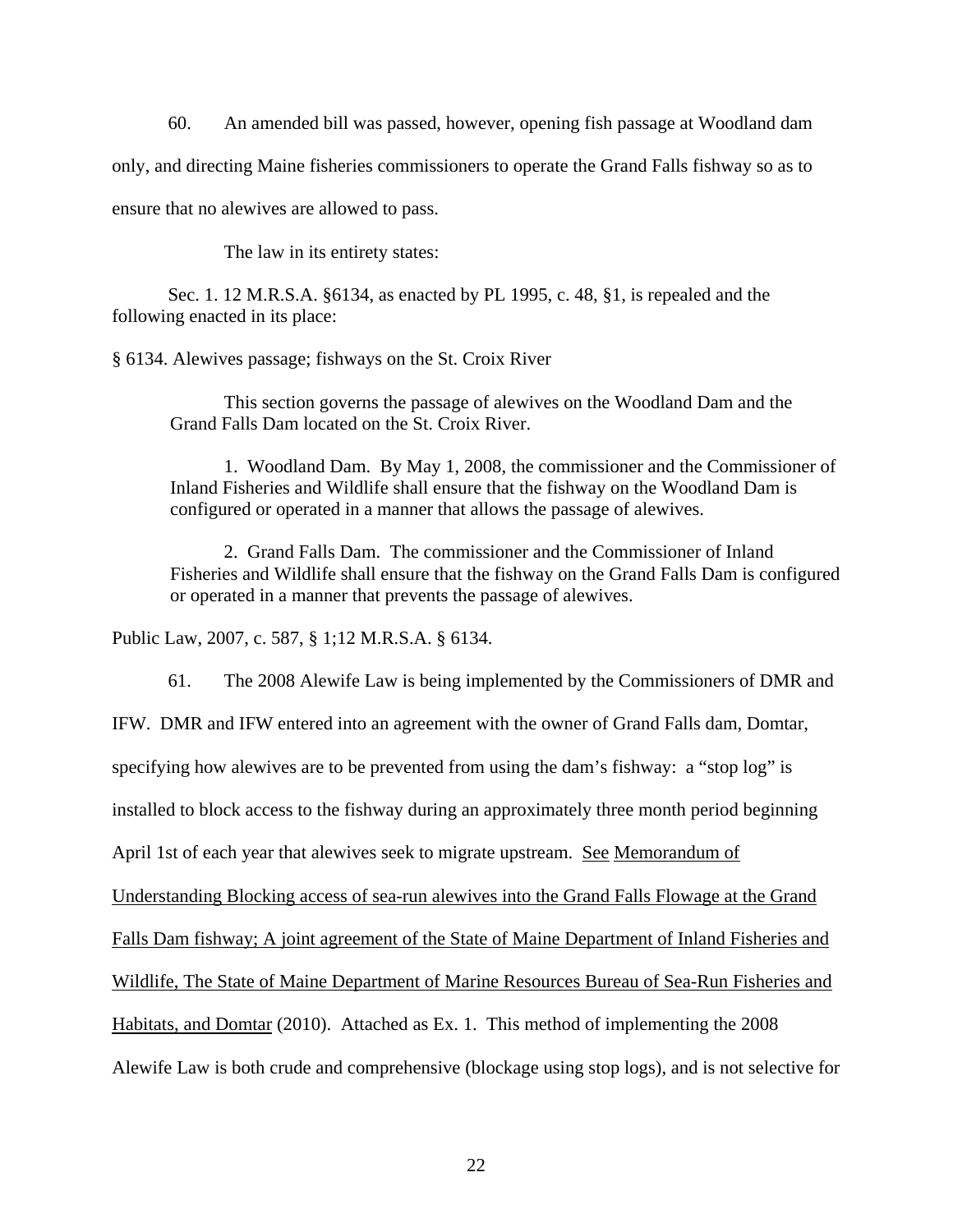alewives; therefore the actions of Defendants prevent all migratory fish species from accessing their natural habitat during the months it is in place. The Memorandum of Understanding is in force today with the current owners of Grand Falls dam.

 62. In addition, because dams upstream from Grand Falls Dam are subject to relicensing by the Federal Energy Regulatory Commission ("FERC"), under the CWA the Maine DEP must be able to 'certify' during relicensing that such dams do not cause or contribute to any violations of state water quality standards. 33 U.S.C. § 1341. The 2008 Alewife law prevents the Maine DEP from issuing a certification for any upstream dam capable of ensuring attainment of water quality standards for the waterbodies above such dam. It also prevents expert agencies such as Maine DMR and U.S. Fish & Wildlife Service from effectively participating in and carrying out their legal duties related to such relicensing and certification.

63. The 2008 Alewife Law downgraded the water quality standards for the St. Croix River basin by eliminating 98 percent of alewives' spawning and nursery habitat in that River basin.

## **CAUSE OF ACTION**

# **THE 2008 ALEWIFE LAW AND THE ACTIONS BY THE COMMISSIONERS OF DMR AND IFW TO IMPLEMENT THAT LAW ARE PREMPTED BY THE CWA AND ITS IMPLEMENTING REUGULATIONS**

 64. Plaintiffs reallege and incorporate by reference paragraphs 1 through 63 in this Cause of Action.

 65. Under the Supremacy Clause of the U.S. Constitution, a federal law or regulation may preempt, and thus invalidate, state law in one of three ways: (1) when language in a statute reveals an explicit congressional intent to preempt state law, (2) creates a scheme of regulation so pervasive as to make reasonable the inference that Congress left no room for the States to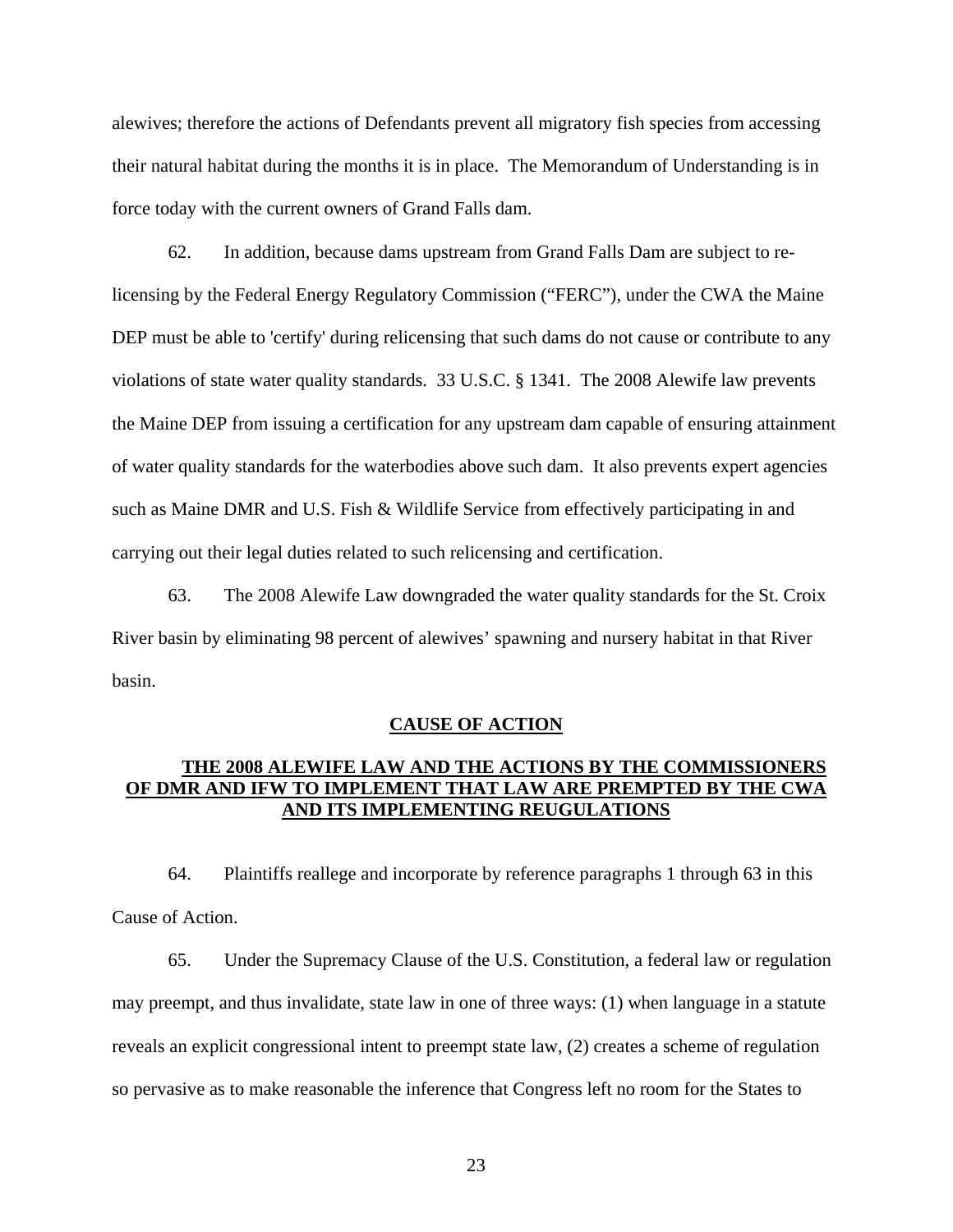supplement it, or (3) when the state law actually conflicts with federal law, that is, when compliance with both state and federal law is impossible, or when the state law stands as an obstacle to the accomplishment and execution of the full purposes and objectives of Congress. U.S. CONST. art. VI, cl. 2.

 66. Pursuant to the Commerce Clause of the U.S. Constitution, Congress mandated that the nation's waters be managed consistent with the requirements of the Clean Water Act. U.S. CONST. art. I, sec. 8, cl. 3; 33 U.S.C. §1251 et. seq.; 40 C.F.R. § Part 131.

67. Pursuant to the CWA and its implementing regulations, Maine adopted water quality standards for the St. Croix River Basin above the Grand Falls Dam that were approved by the EPA. 38 M.R.S.A. §467(13). These standards establish for all such waters the designated uses as fish habitat and for the human uses of recreation and fishing, id. § 465(2), (3); 465-A, and narrative criteria that require that the habitat be characterized as either "natural," or "unimpaired." Id.

68. Pursuant to the CWA, Maine water quality standards also include an antidegradation policy that protects existing in-stream uses and the water quality necessary to protect such uses. 38 M.R.S.A. § 464(4)(F)(1).

69. The CWA and its implementing regulations set forth mandatory procedural and substantive requirements for revising a state water quality standard, including that: (1) water quality standards and any amendments to them must be approved by EPA before they become effective*,* 33 U.S.C. § 1313; 40 C.F.R. § 131.21; (2) once a designated use is established in state water quality standards and approved by EPA, a less protective "sub-category" of that use for a specific waterbody may not be created unless and until a Use Attainability Analysis ("UAA") is performed and its conclusion, showing that the designated use is not achievable, is approved by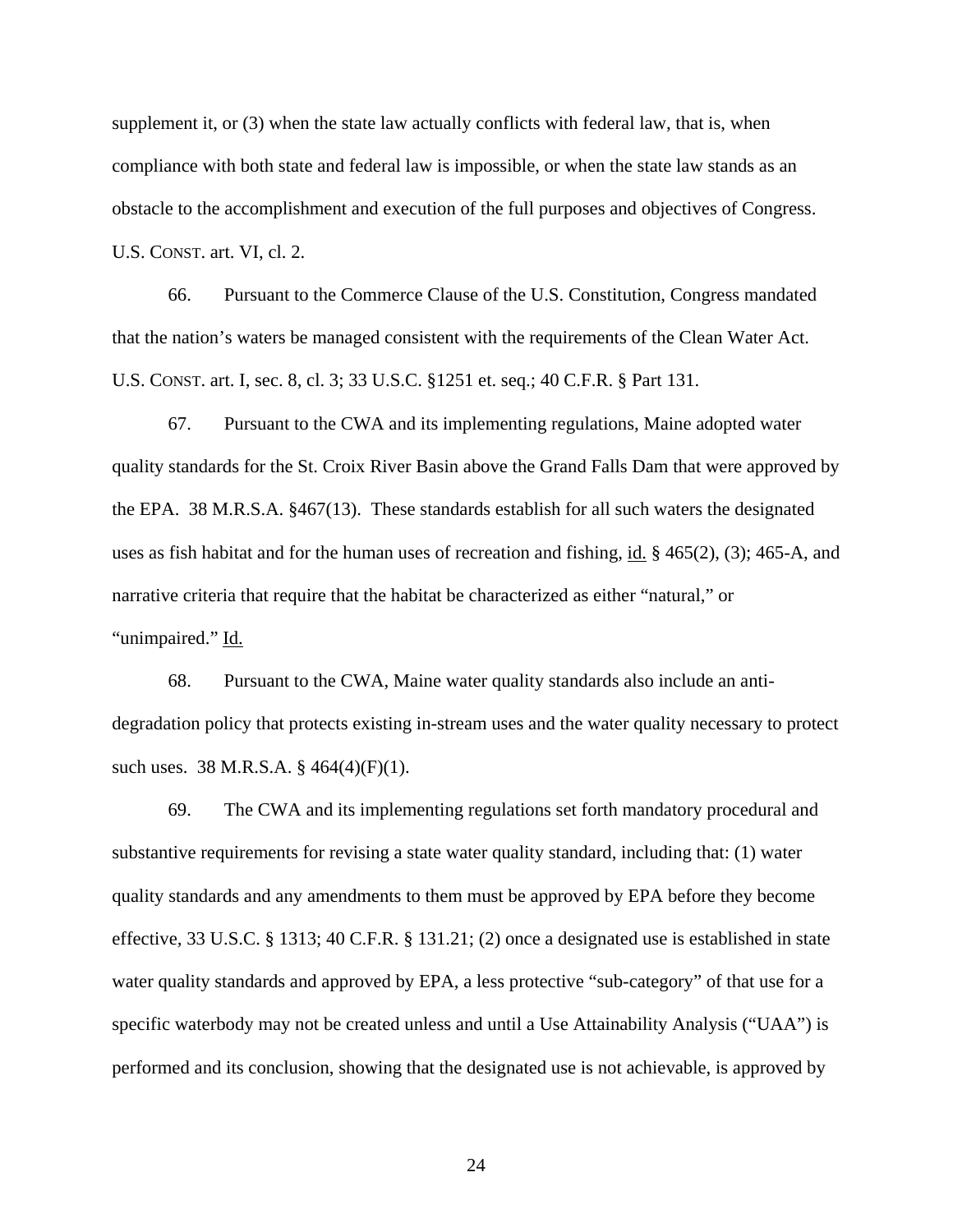EPA, 40 C.F.R. § 131.10(g), and; (3) where waters are meeting their designated uses, water quality standards can be revised only in compliance with the anti-degradation policy. 33 U.S.C. 1313(d)(4)(B) and 40 CFR § 131.12.

70. Pursuant to the CWA, its implementing regulations, and under Maine's Water Quality Classification System, alewives and their habitat are designated as existing in-stream uses of the St. Croix River above the Grand Falls Dam. By blocking passage of alewives at Grand Falls dam and removing that keystone species from 98 percent of its habitat, the 2008 Alewife Law and the actions by Defendants to implement it lowered water quality standards and removed these designated and existing uses for the St. Croix River basin above Grand Falls dam. Concomitantly, designated uses of those waters for recreation and fishing have also been removed. In addition, as a result of the 2008 Alewife Law, the habitat of the Class A and GPA waters above the dam can no longer be characterized as natural, and the habitat of the Class B waters above the dam can no longer be characterized as unimpaired. The 2008 Alewife Law was never submitted to U.S. EPA for review and approval (and in fact has never been approved by EPA) as a change of water quality standards or a removal of designated uses.

71. The 2008 Alewife Law also impermissibly creates a less protective sub-category of the Class A, GPA, and B water quality standards for the St. Croix River Basin waters above the Grand Falls dam. The 2008 Alewife Law creates a subcategory of "natural except for alewives and alewife habitat" and "unimpaired without alewives and alewife habitat." Maine did not perform a UAA for creation of such a sub-category of waters or submit the results of a UAA to the U.S. EPA for approval. Even if Maine had performed a UAA, the EPA could not have approved the change because: (1) the waters above the Grand Falls dam fully attained their designated use as habitat for alewives for decades prior to the passage of the 2008 Alewife Law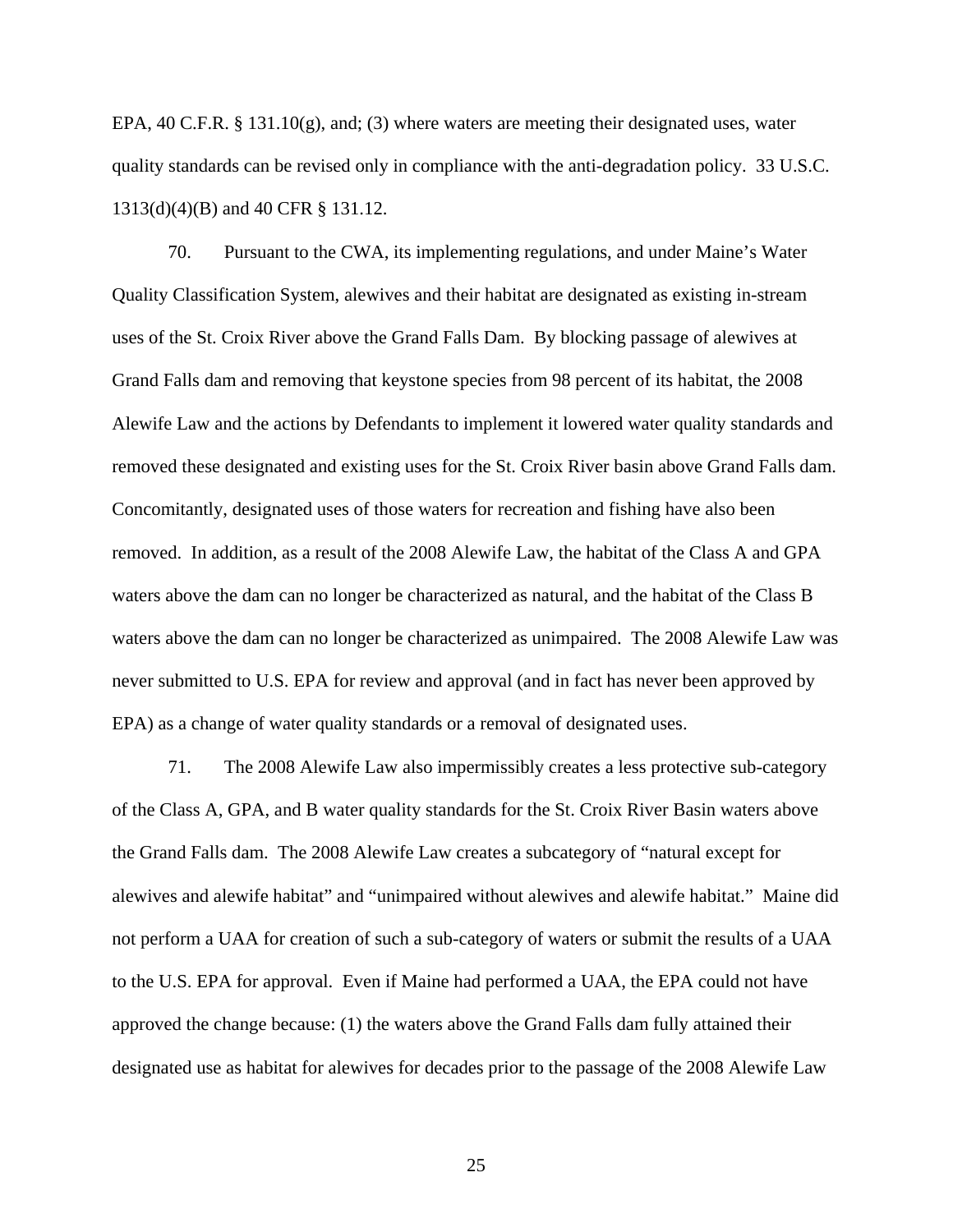and would easily do so again but for the law and actions by Defendants; and (2) the elimination of alewives and their habitat as an existing and designated use of these waters would violate Class C standards, the minimum allowed by the CWA, because the waters would no longer be suitable habitat for all indigenous fish. 38 M.R.S.A. §465(4).

72. The 2008 Alewife Law violates the anti-degradation policy because it weakens the in-stream use of the waters above Grand Falls dam as fish habitat for indigenous alewives, and other species that depend upon the presence of alewives.

73. Under the Supremacy Clause of the U.S. Constitution, a federal law or regulation may preempt, and thus invalidate, state law when language in a statute reveals an express congressional intent to preempt state law. U.S. CONST. art. VI, cl. 2. The CWA preempts Maine's 2008 Alewife Law and the actions by Defendants to implement the law because the CWA and its implementing regulations require that water quality standards restore, maintain, and enhance the quality of the Nation's waters, and explicitly prohibits revisions to Maine's water quality standards unless such revisions are made pursuant to a rigorous review and approval process by the U.S. EPA.

74. Under the Supremacy Clause of the U.S. Constitution, a federal law or regulation may preempt, and thus invalidate, state law when Congress creates a scheme of regulation so pervasive as to make reasonable the inference that Congress left no room for the States to supplement it. U.S. CONST. art. VI, cl. 2. The CWA and its implementing regulations preempt Maine's 2008 Alewife Law and the actions by Defendants to implement that law because the CWA establishes a comprehensive and detailed regulatory scheme for establishing and changing water quality standards, and the 2008 Alewife Law seeks to establish new (lower) water quality standards through actions taken entirely outside of the CWA's regulatory scheme.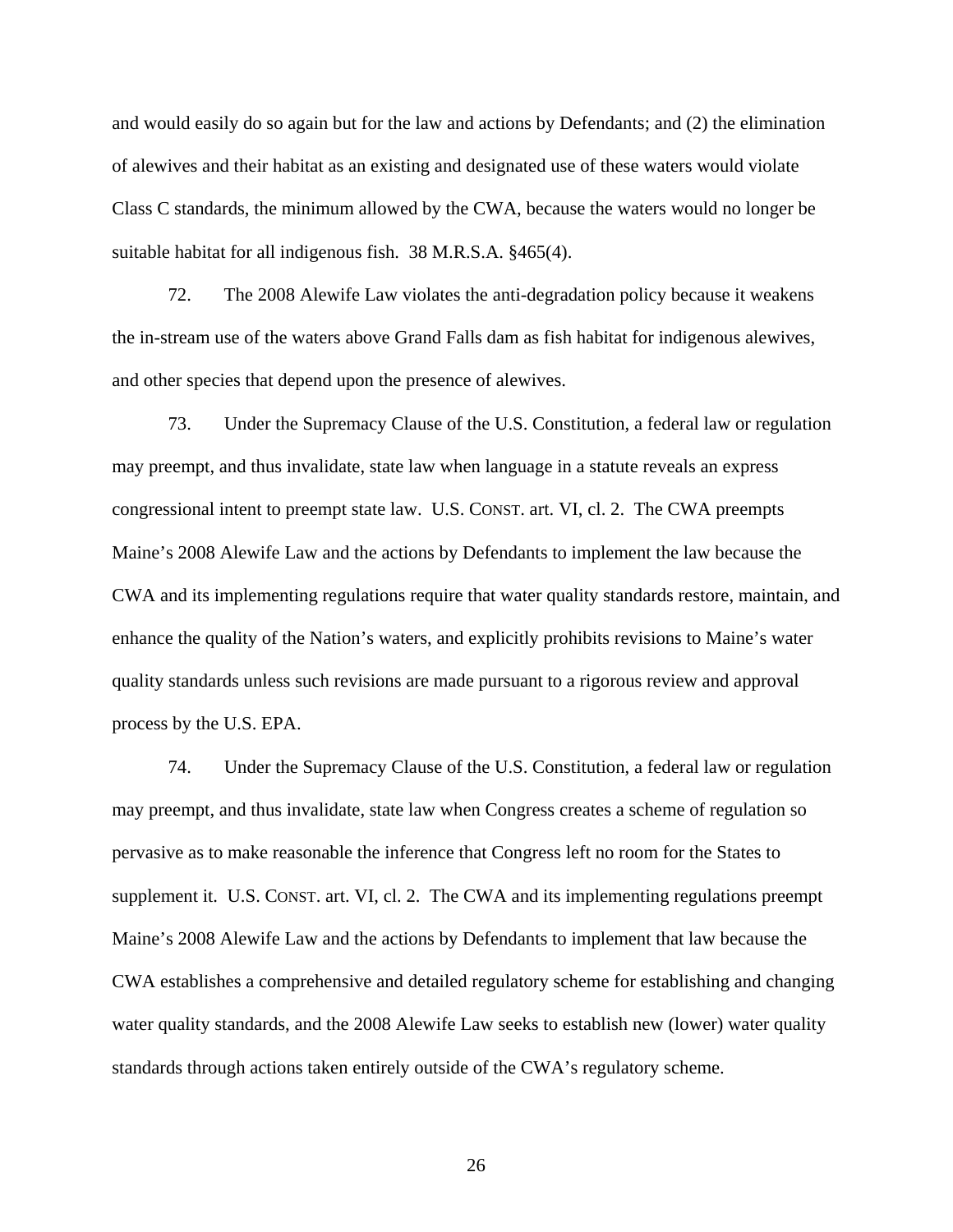75. Under the Supremacy Clause of the U.S. Constitution, U.S. CONST. art. VI., cl. 2, a federal law or regulation may preempt, and thus invalidate, state law when the state law actually conflicts with federal law, that is, when compliance with both state and federal law is impossible, or when the state law stands as an obstacle to the accomplishment and execution of the full purposes and objectives of Congress. The 2008 Alewife Law and the actions by Defendants to implement it impermissibly conflict with the fundamental CWA objectives to attain and maintain state water quality standards, and the high bar Congress set for revising such water quality standards through mandatory procedural and substantive requirements, because the law: (1) revised water quality standards for the St. Croix River basin without prior submission to, and approval from, the EPA; (2) changed designated use of the St. Croix River basin set forth in the water quality standards without a UAA, and; (3) violated the CWA's anti-degradation policy, which prohibits elimination of existing uses and the weakening of water quality standards.

 76. Section 1, Paragraph two of Maine's 2008 Alewife Law, 12 M.R.S.A. §6134(2), and the actions by the Maine Commissioners of Marine Resources and Inland Fisheries and Wildlife to implement this law are pre-empted by the federal Clean Water Act and its implementing regulations and violate the Supremacy Clause of the U.S. CONST. art. VI, cl. 2.

#### **RELIEF REQUESTED**

Plaintiffs respectfully request that this Court enter judgment granting the following relief:

 1. A declaration that Section 1, Paragraph two of Maine's 2008 Alewife Law, 12 M.R.S.A. §6134(2) is pre-empted by the federal Clean Water Act, and invalid under the Supremacy Clause of the United States Constitution;